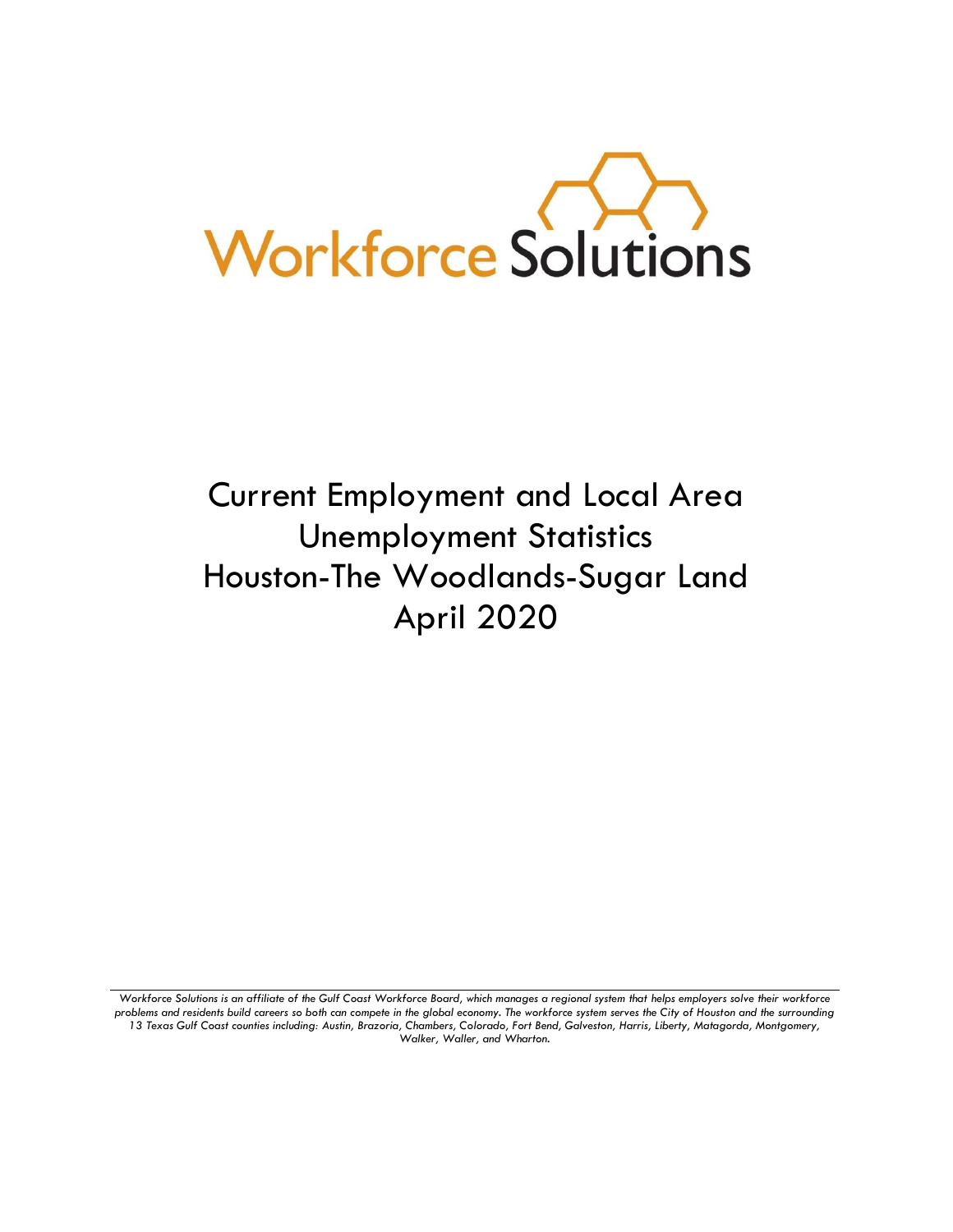### **Total Nonfarm**

#### *One Month Change*

Due to the impact of COVID-19 and stay-at-home orders issued in late-March resulting in closures of non-essential businesses, Total Nonfarm employment fell by -312,100 jobs over the month, or -9.8 percent. A year ago, Houston registered an over-the-month increase of 2,800 jobs. **This was the largest-ever one-month decline of any month since records began in 1990.** The largest over-the-month gain on record for Total Nonfarm Employment occurred in February 2020, up 38,900 jobs. Historically in the month of April, Total Nonfarm has on average added 7,200 jobs over the month. **All sectors reported job losses over the month with Leisure and Hospitality, Education and Health Services, and Trade Transportation and Utilities posting the largest declines.**



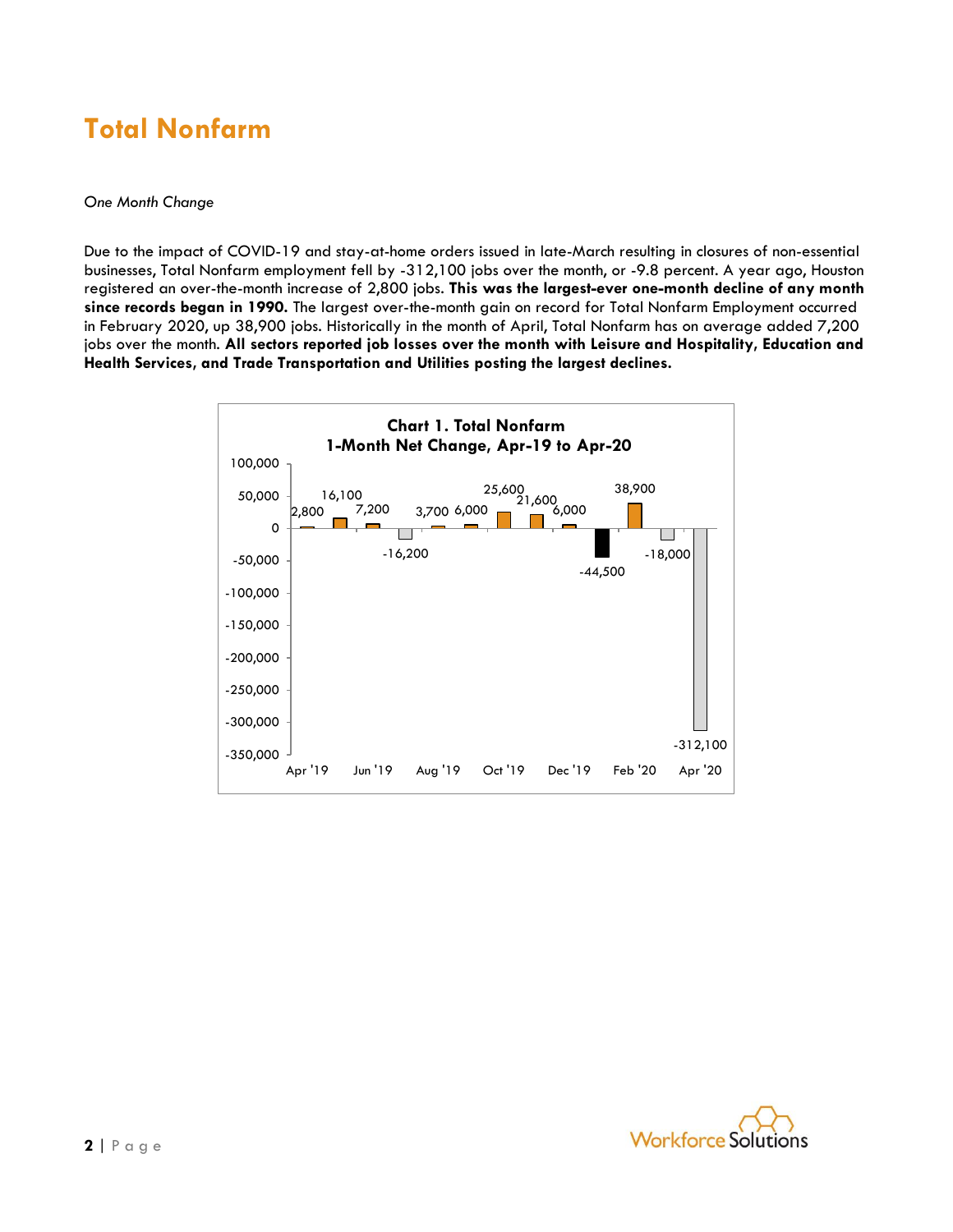

*Year over Year Change*

**Over the year, Total Nonfarm employment was down -265,700, or -8.5 percent, registering as the largest decline on record on a year-over-year basis. This also ends a streak of 38 consecutive months of over-theyear growth that began in February 2017.** To compare, April 2019 saw a year-over-year gain of 73,000 jobs. The largest over-the-year gain on record for Total Nonfarm Employment occurred in November 2012, up 122,600 jobs. Currently all 11 sectors show negative growth year over year with Leisure and Hospitality (-117,500), Education and Health Services (-35,600), and Trade, Transportation, and Utilities (-24,700).

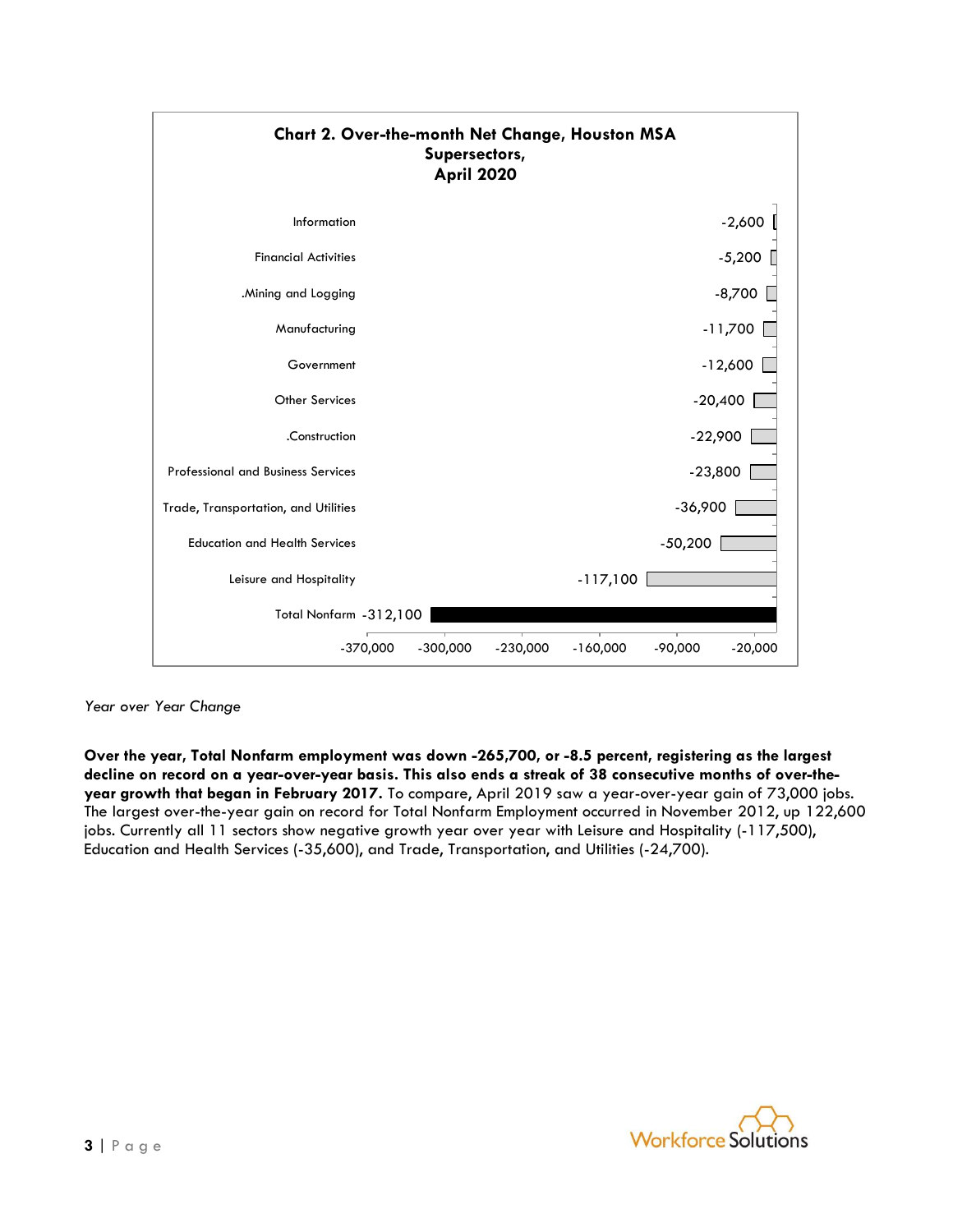



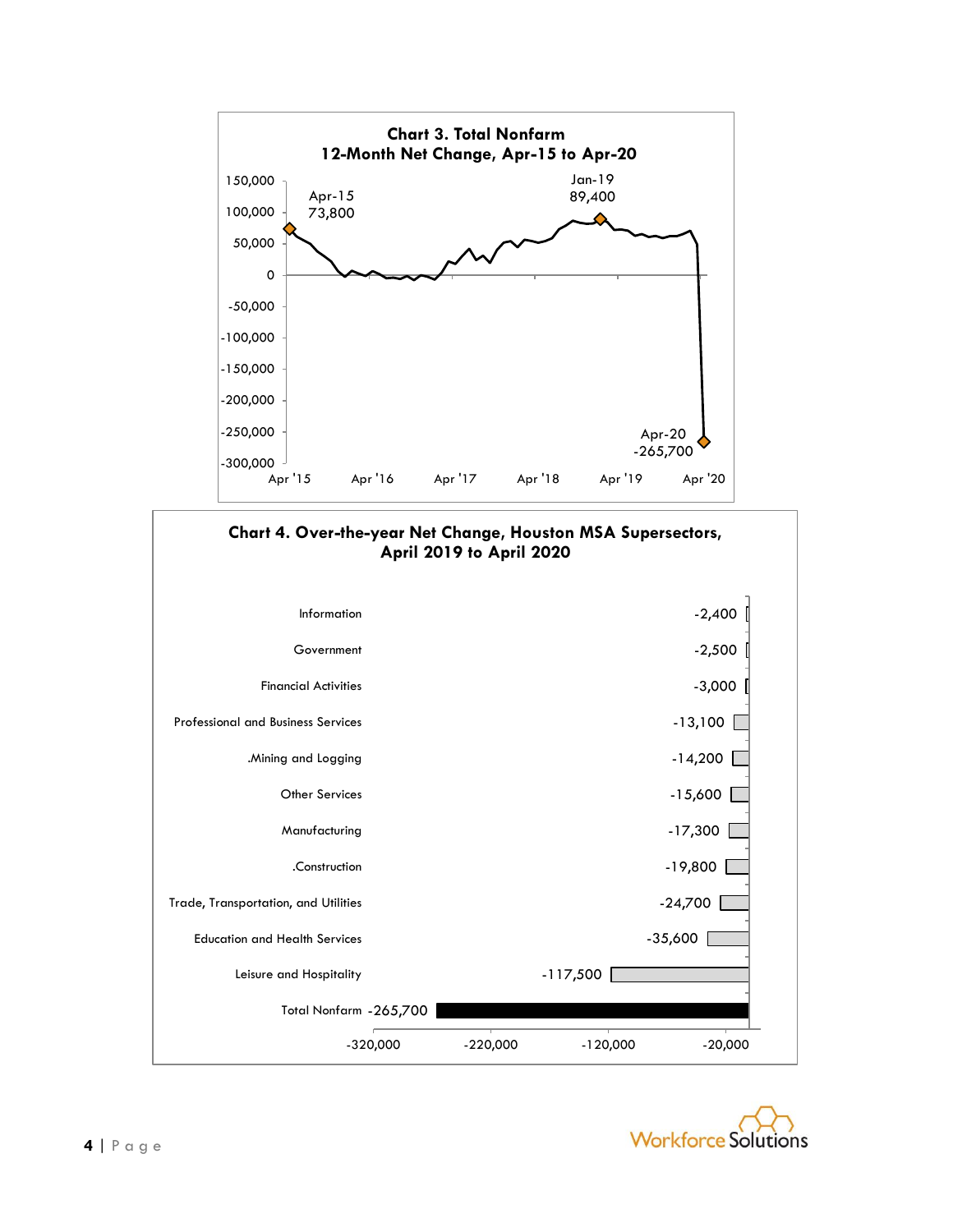### **DECLINING INDUSTRY HIGHLIGHTS**

### **Leisure and Hospitality**

#### *One Month Change*

Leisure and Hospitality was the largest declining sector over the month down -117,100 jobs, or -35.3 percent. This was the largest-ever one-month decline in the month of April since records began in 1990. The largest over-themonth gain on record for this sector occurred in February 2020, up 9,900 jobs. Historically in the month of April, Leisure and Hospitality has added an average of 2,200 jobs over the month. **Under normal economic conditions, gains would be typical in April in Leisure and Hospitality and furthermore mark the third of five consecutive months each year during which over-the-month growth occurs without fail. However due to accelerating impact of COVID-19 in March 2020, that month along with April now serve as the first two exceptions to this trend in the history of the series. Accommodation and Food Services, i.e. hotel, bars, and restaurants, was the largest contributor to the overall sector's decline, down -100,300 jobs over the month illustrating the disproportionate impact that mandated business closures had on this sector.** The second-largest declining contributor was Arts, Entertainment, and Recreation, which lost -16,800 jobs from March to April.



#### *Year over Year and Year to Date*

Year over year, Leisure and Hospitality was down -117,500 jobs, or -35.4 percent. This was the largest-ever year-over-year decline in the month of April since records began in 1990. Currently, this sector is the fastestdeclining in percentage terms in the Houston area. The largest over-the-year gain on record for this sector occurred in January 2016, up 17,200 jobs. As was the case over the month, Accommodation and Food Services was the

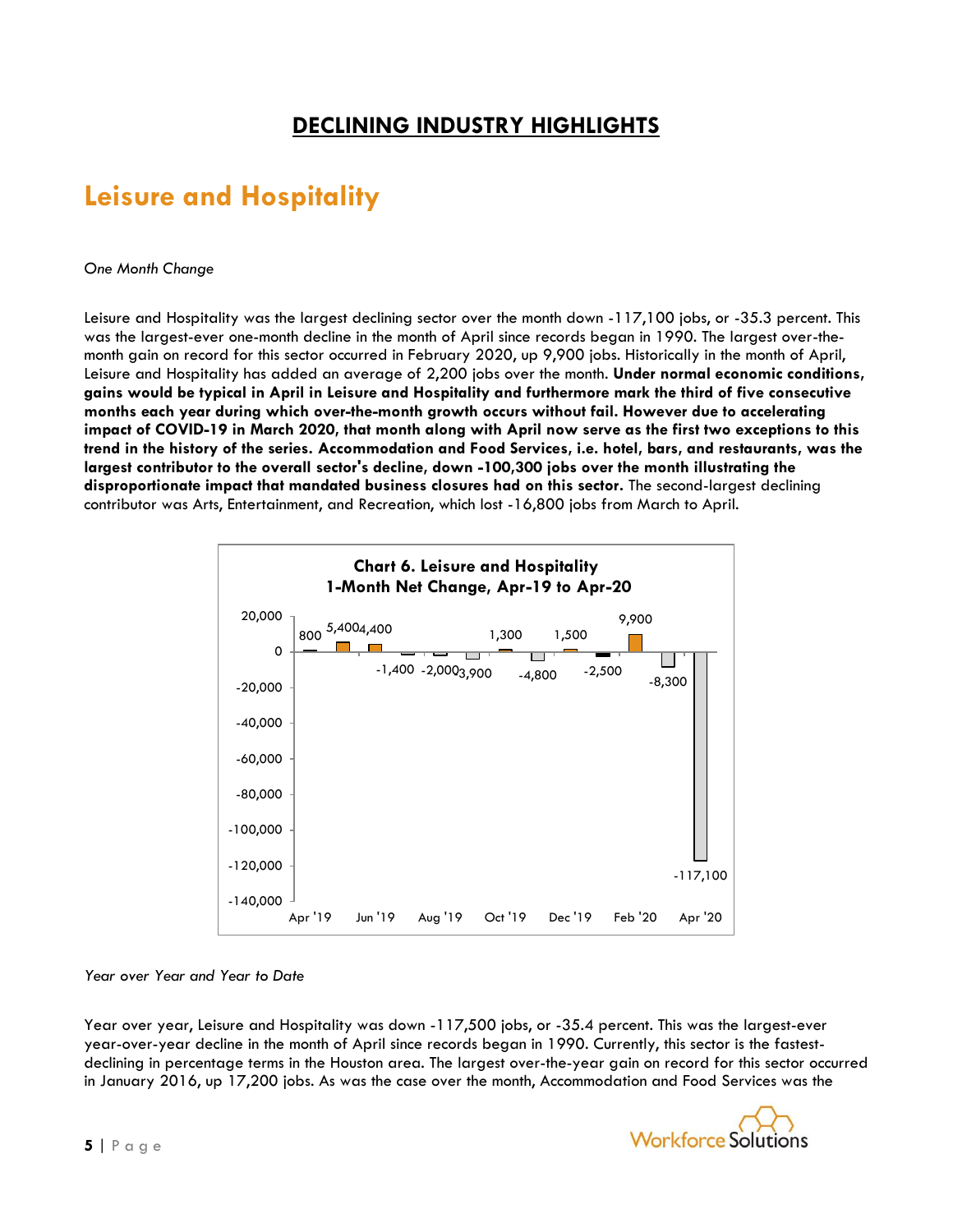largest contributor to the overall sector's decline, down -102,900 jobs over the year. The second-largest declining contributor was Arts, Entertainment, and Recreation, which lost -14,600 jobs from April a year ago. Leisure and Hospitality's share of Houston area Total Nonfarm Employment has fallen from 10.6 percent to 7.5 percent over the past year due to the impacts of COVID-19.



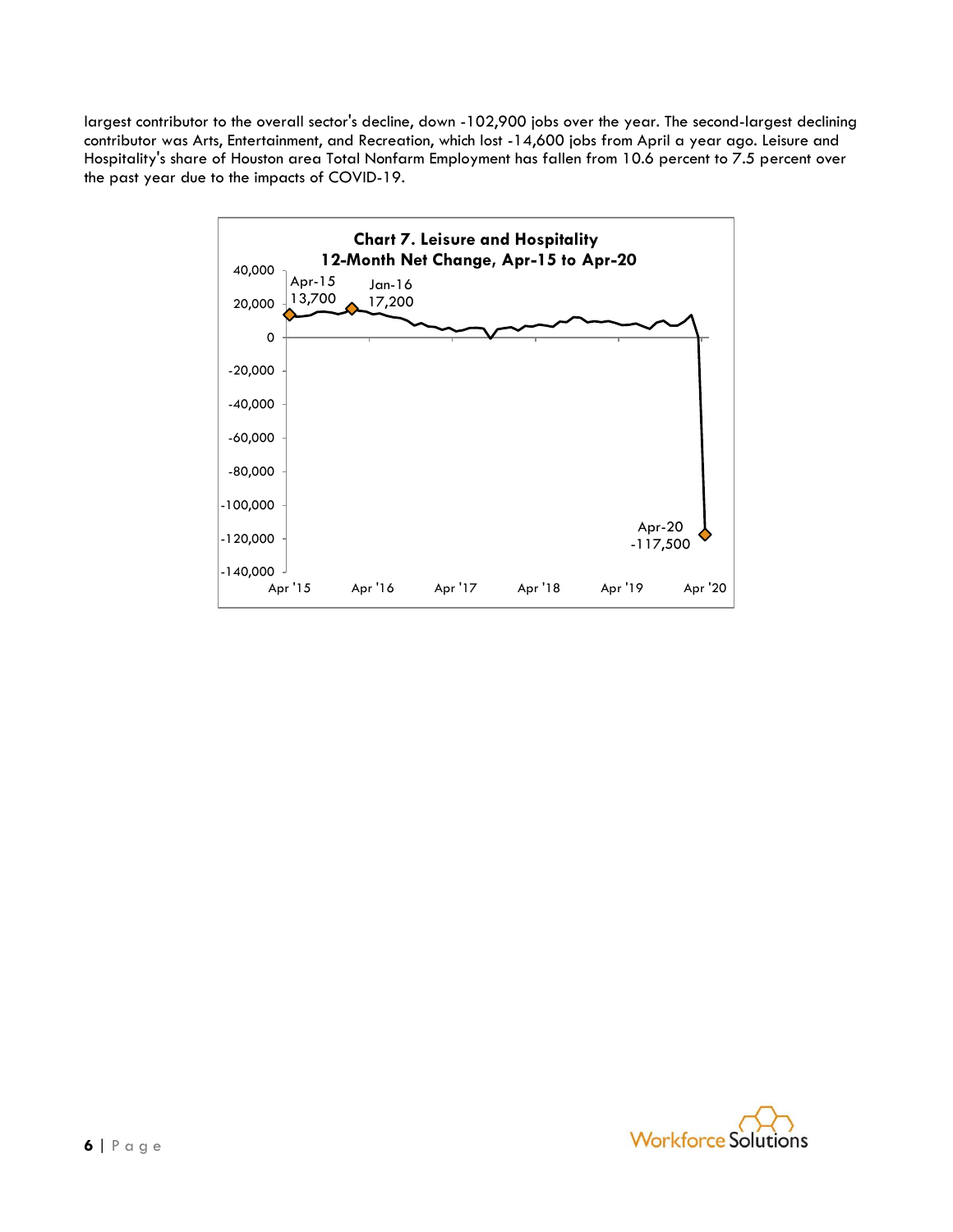### **Education and Health Services**

#### *One Month Change*

Education and Health Services was the second-largest declining sector over the month down -50,200 jobs, or -12.0 percent. This was the largest-ever one-month decline of any month since records began in 1990. The largest overthe-month gain on record for this sector occurred in February 2020, up 5,700 jobs. Historically in the month of April, Education and Health Services has on average added 1,000 jobs over the month. Health Care and Social Assistance was the largest contributor to the overall sector's decline, down -46,600 jobs over the month. **Note: The data imply that roughly 60 percent of the loss within Health Care and Social Assistance was due to losses in Social Services alone however further detail is not available from the Current Employment Statistics Survey (CES). Nonetheless, the data confirm that while demand for front-line healthcare workers treating COVID-19 patients likely saw a spike in demand, many healthcare workers providing 'elective' services experienced layoffs and furloughs due a fall in demand for healthcare services overall**. The second-largest declining contributor to the overall sector was Educational Services, which lost -3,600 jobs from March to April.



#### *Year over Year and Year to Date*

Year over year, Education and Health Services was down -35,600 jobs, or -8.8 percent. This was the largest-ever year-over-year decline since records began in 1990. Furthermore, 13.4 percent of total (gross) jobs lost across the region over the past year can be attributed to Education and Health Services. The largest over-the-year gain on record for this sector occurred in March 2015, up 17,600 jobs. Health Care and Social Assistance was the largest contributor to the overall sector's decline, down -32,600 jobs over the year. The second-largest declining contributor was Educational Services, which lost -3,000 jobs from April a year ago. **Despite these unprecedented declines, Education and Health Services' share of Houston area Total Nonfarm Employment has remained constant at 12.8 percent over the past year.**

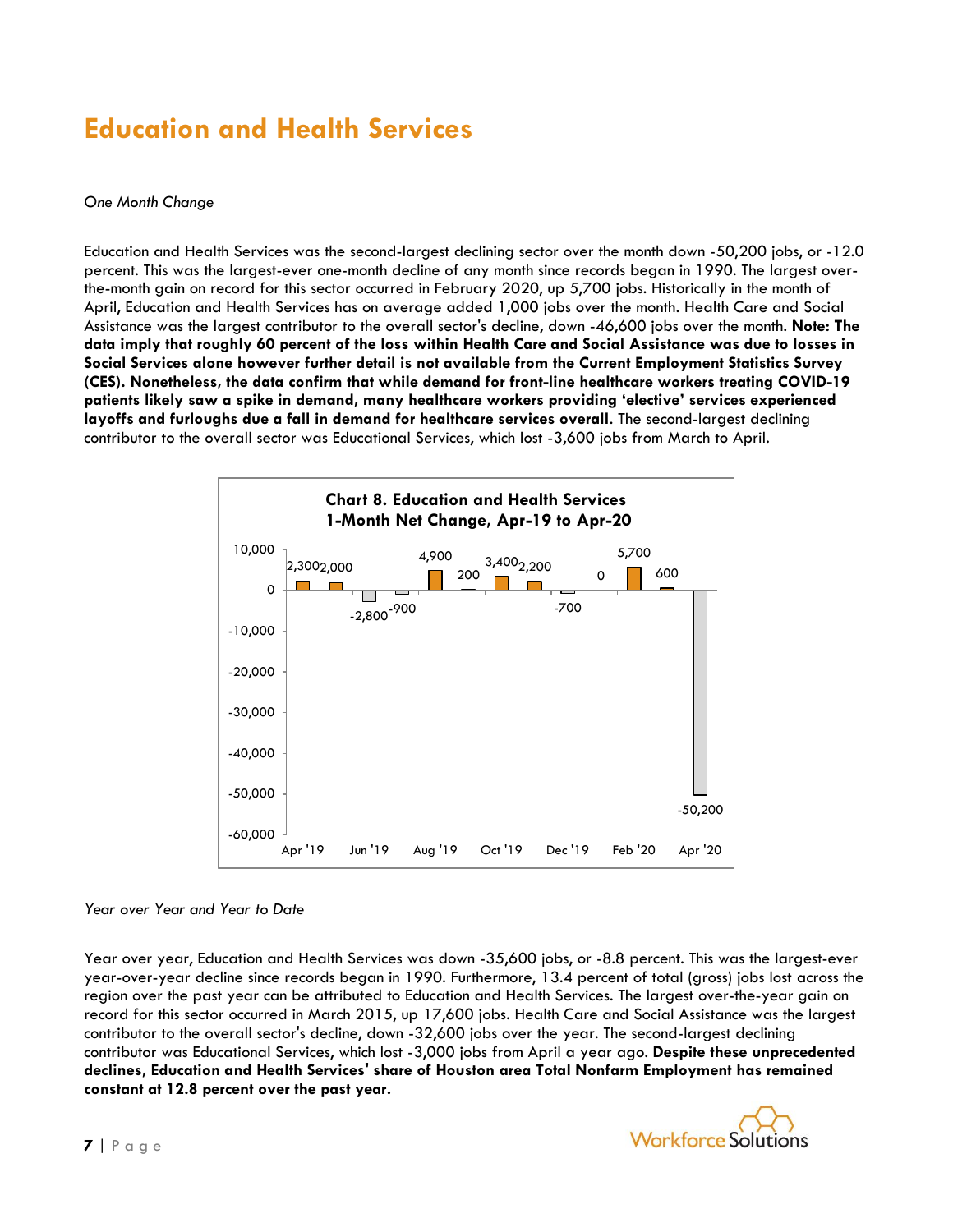

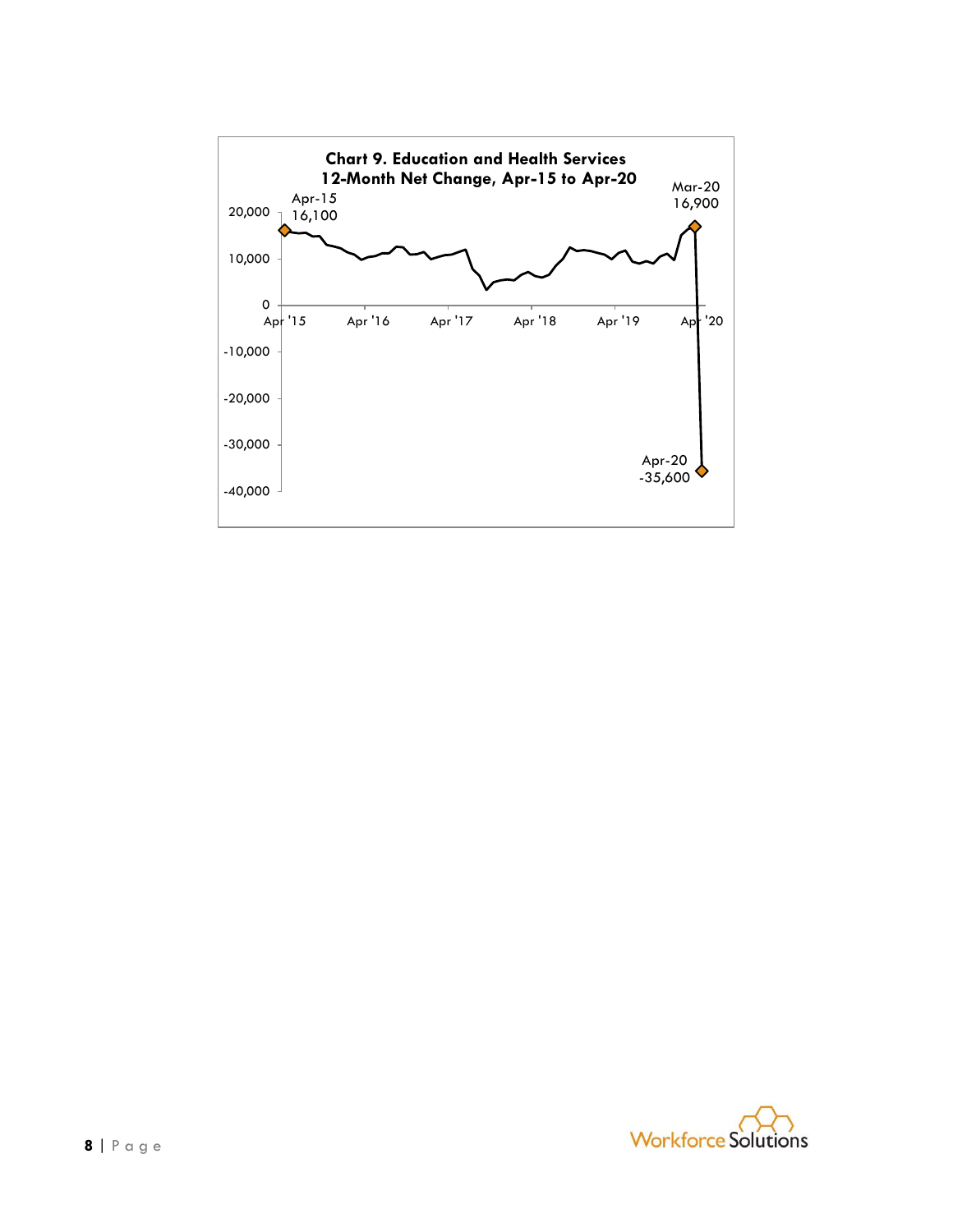## **Trade, Transportation, and Utilities**

#### *One Month Change*

Trade, Transportation, and Utilities was the third-largest declining sector over the month down -36,900 jobs, or - 5.8 percent. This was the largest-ever one-month decline of any month since records began in 1990. The largest over-the-month gain on record for this sector occurred in November 2018, up 15,300 jobs. Historically in the month of April, Trade, Transportation, and Utilities has on average added 500 jobs over the month. Retail Trade was the largest contributor to the overall sector's decline, down -23,200 jobs over the month. The second-largest declining contributor was Wholesale Trade, which lost -8,000 jobs from March to April. Lastly, Transportation, Warehousing, and Utilities subtracted -5,700 jobs. **In contrast to the vast majority of sectors and subsectors, within Retail, Food and Beverage Stores and General Merchandise Stores including Warehouse Clubs and Supercenters saw increases in employment over the month with the former adding 600 jobs and the latter adding 2,000 reflecting the essential designation assigned to these types of businesses.**



#### *Year over Year and Year to Date*

Year over year, Trade, Transportation, and Utilities was down -24,700 jobs, or -4.0 percent. This was the largestever year-over-year decline since records began in 1990. The largest over-the-year gain on record for this sector occurred in November 2007, up 23,300 jobs. Retail Trade was the largest contributor to the overall sector's decline, down -22,200 jobs over the year. The second-largest declining contributor was Wholesale Trade, which lost -4,800 jobs from April a year ago. Lastly, Transportation, Warehousing, and Utilities offset a portion of the sector's losses with a gain of 2,300 jobs. Trade, Transportation, and Utilities' share of Houston area Total Nonfarm Employment has risen from 19.8 percent to 20.8 percent over the past year.

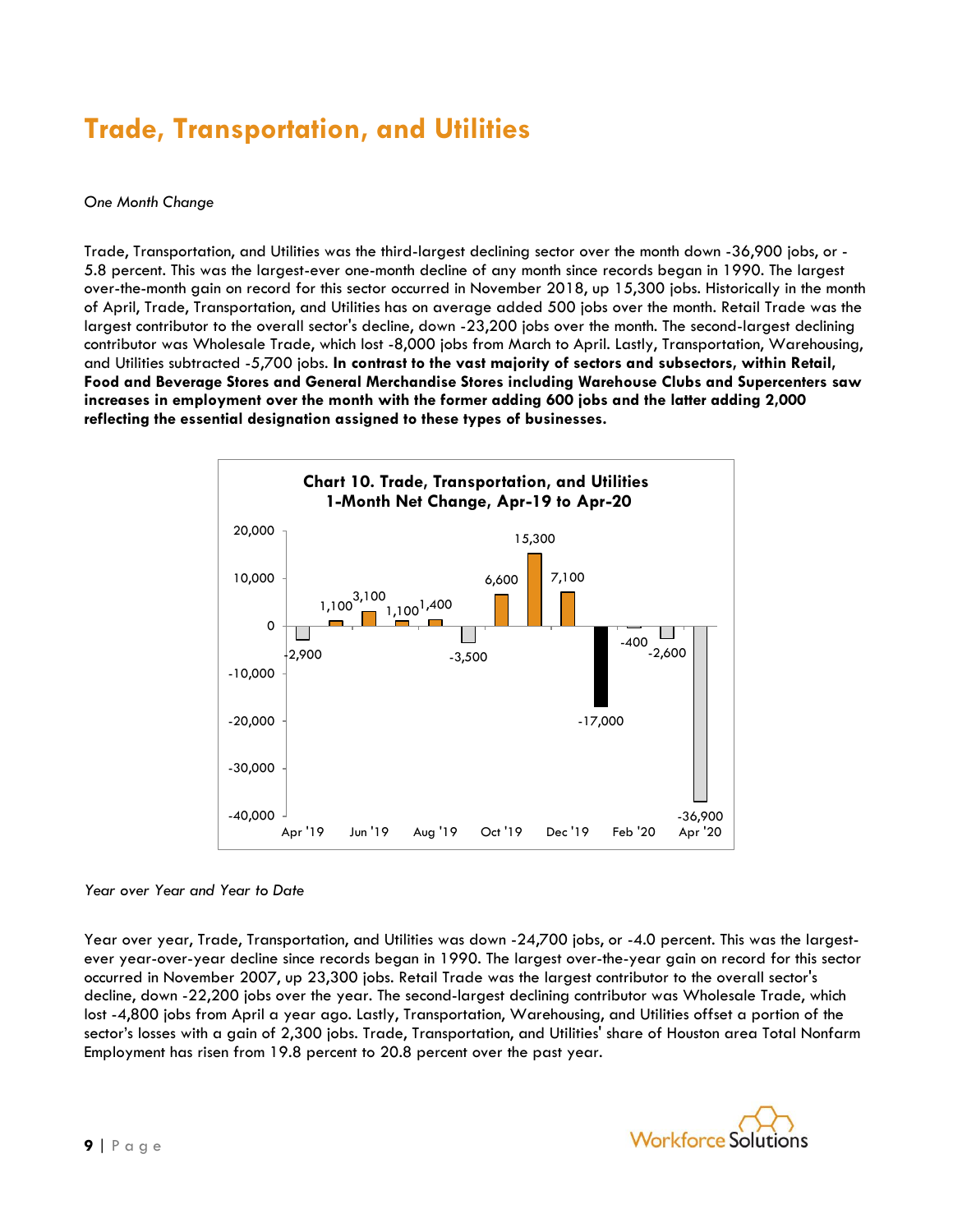

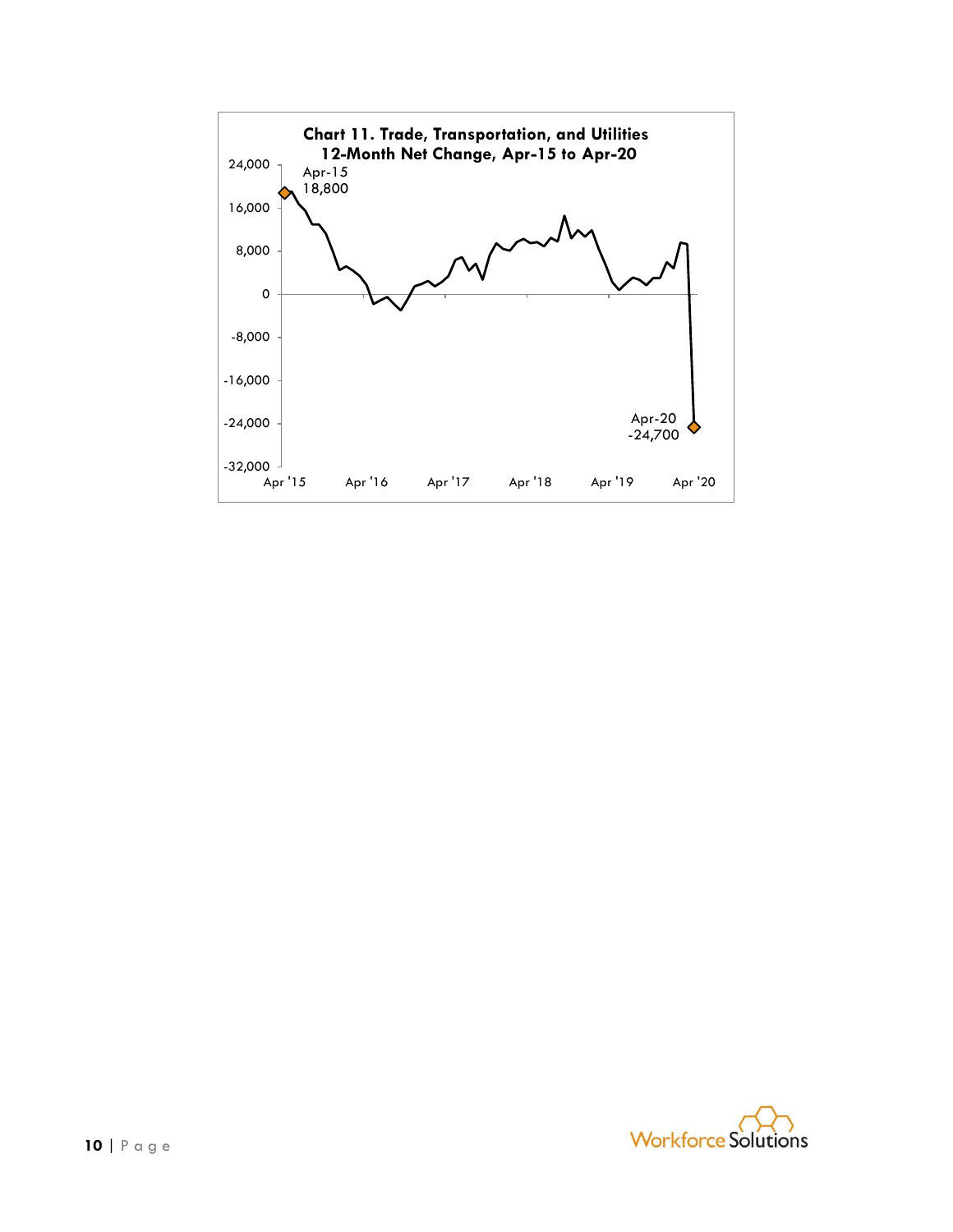### **Professional and Business Services**

#### *One Month Change*

Professional and Business Services also saw a decrease over the month down -23,800 jobs, or -4.6 percent. This was the largest-ever one-month decline of any month since records began in 1990. The largest over-the-month gain on record for this sector occurred in October 2019, up 9,100 jobs. Historically in the month of April, Professional and Business Services has on average added 1,500 jobs over the month. Administrative and Support and Waste Management and Remediation Services was the largest contributor to the overall sector's decline, down -12,000 jobs over the month. The second-largest declining contributor was Professional, Scientific, and Technical Services, which lost -8,100 jobs from March to April. Lastly, Management of Companies and Enterprises subtracted -3,700 jobs.



*Year over Year and Year to Date*

Year over year, Professional and Business Services was down -13,100 jobs, or -2.6 percent. The largest over-theyear gain on record for this sector occurred in November 2012, up 30,800 jobs. In contrast to other sectors, **the largest over-the-year decline for this sector remains October 2009, down -35,100 jobs during the depths of the Great Recession.** Administrative and Support and Waste Management and Remediation Services was the largest contributor to the overall sector's decline, down -11,200 jobs over the year. The second-largest declining contributor was Management of Companies and Enterprises, which lost -4,400 jobs from April a year ago. Lastly, Professional, Scientific, and Technical Services offset a portion of the sector's losses with a gain of 2,500 jobs. Professional and Business Services' share of Houston area Total Nonfarm Employment has risen from 16.0 percent to 17.0 percent over the past year.

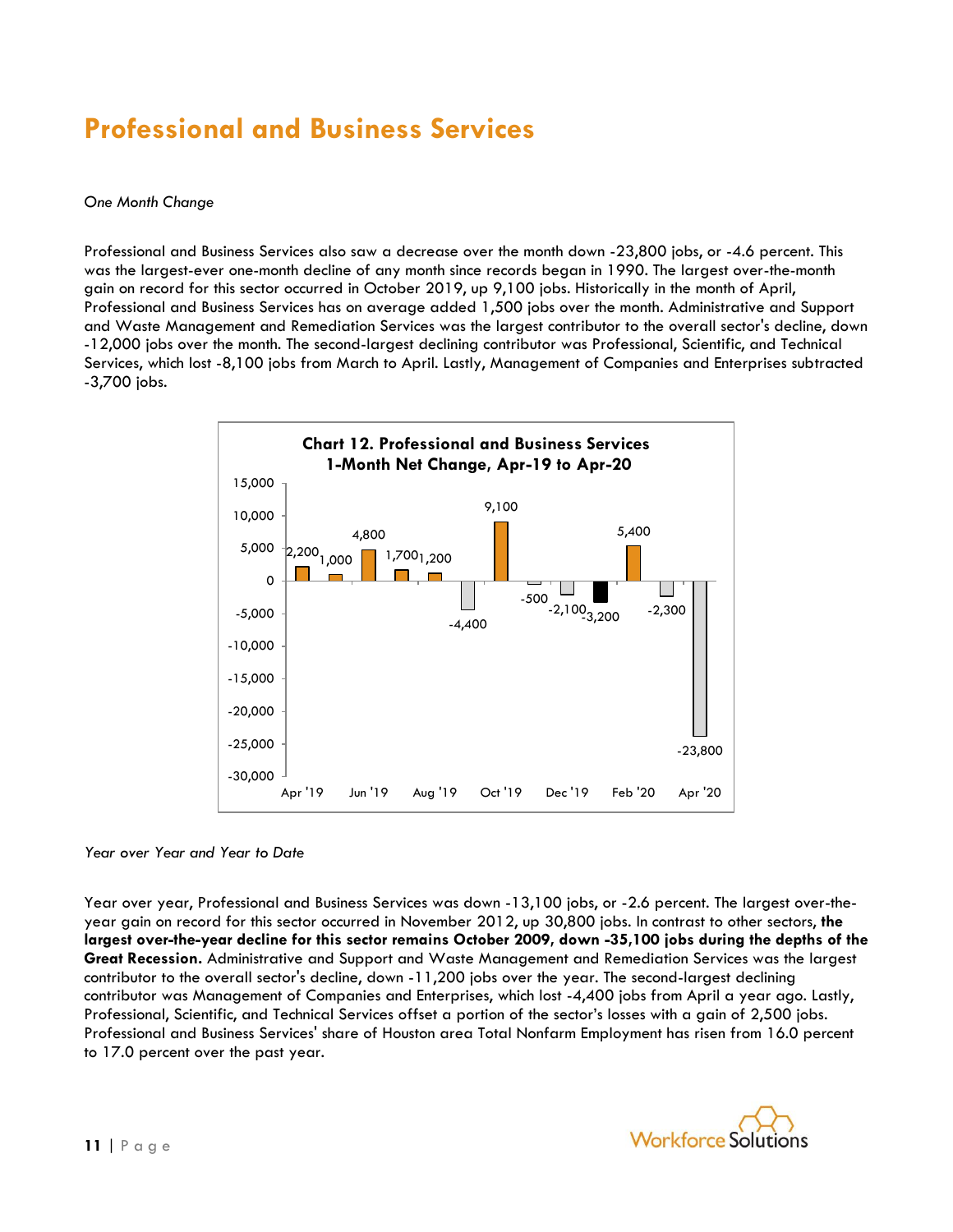

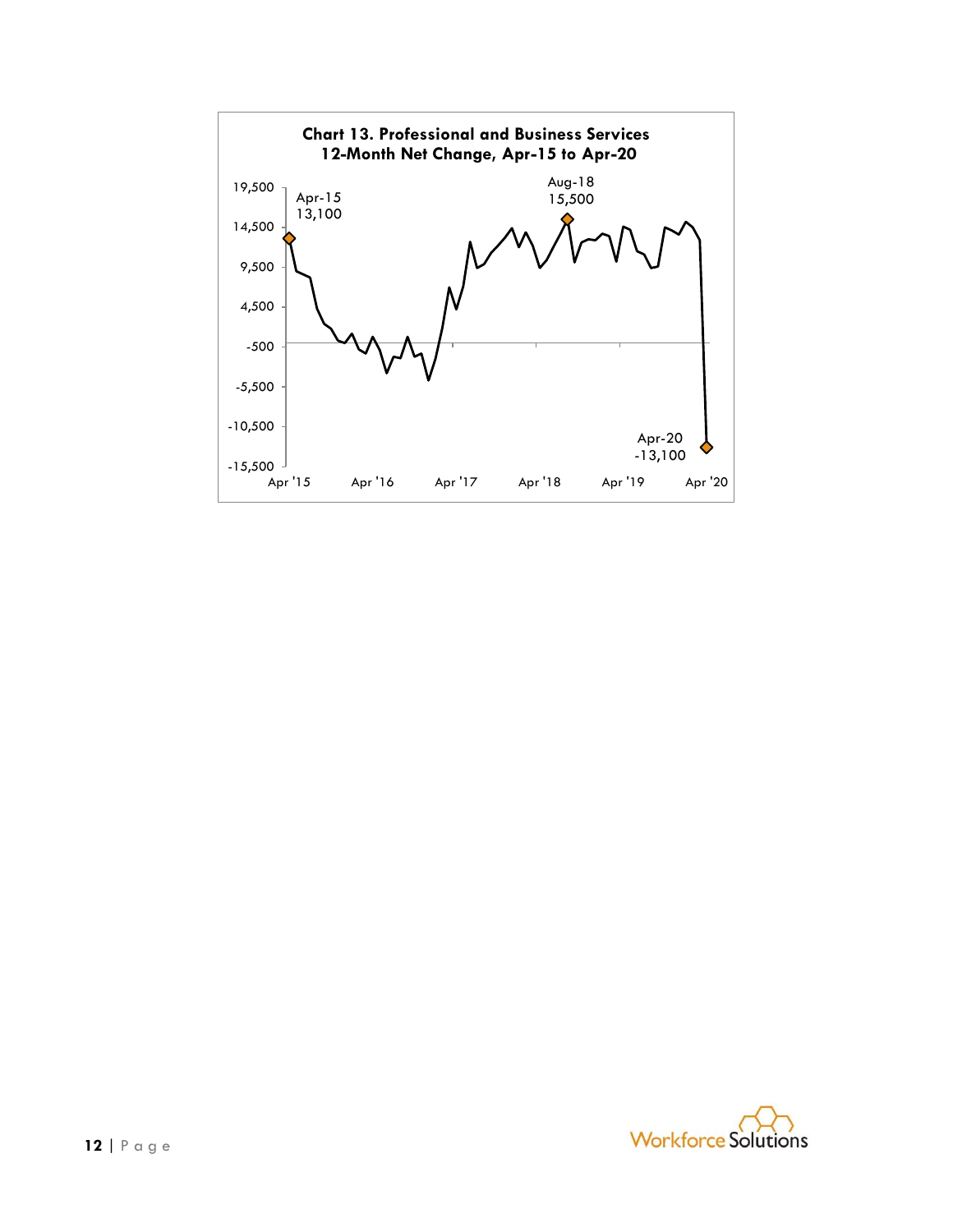### **Construction**

#### *One Month Change*

Construction also saw a decrease over the month down -22,900 jobs, or -9.6 percent. This was the largest-ever one-month decline of any month since records began in 1990. The largest over-the-month gain on record for this sector occurred in February 2019, up 7,300 jobs. Historically in the month of April, Construction has on average lost -400 jobs over the month. Historically April has proven to be a mixed month with roughly equal numbers of job gains and losses recorded over the past two and a half decades. Specialty Trade Contractors was the largest contributor to the overall sector's decline, down -14,900 jobs over the month. The second-largest declining contributor was Heavy and Civil Engineering Construction, which lost -5,100 jobs from March to April. Lastly, Construction of Buildings subtracted -2,900 jobs.



*Year over Year and Year to Date*

Year over year, Construction was down -19,800 jobs, or -8.4 percent. The largest over-the-year gain on record for this sector occurred in December 2014, up 19,700 jobs. **The largest over-the-year decline on record occurred in November 2009, down -33,700 jobs leaving the Great Recession as period with the largest historical decline for this sector.** Specialty Trade Contractors was the largest contributor to the overall sector's decline, down -19,200 jobs over the year. The second-largest declining contributor was Construction of Buildings, which lost -800 jobs from April a year ago. Lastly, Heavy and Civil Engineering Construction offset a portion of the sector's losses with a gain of 200 jobs. Construction's share of Houston area Total Nonfarm Employment has remained constant at 7.5 percent over the past year.

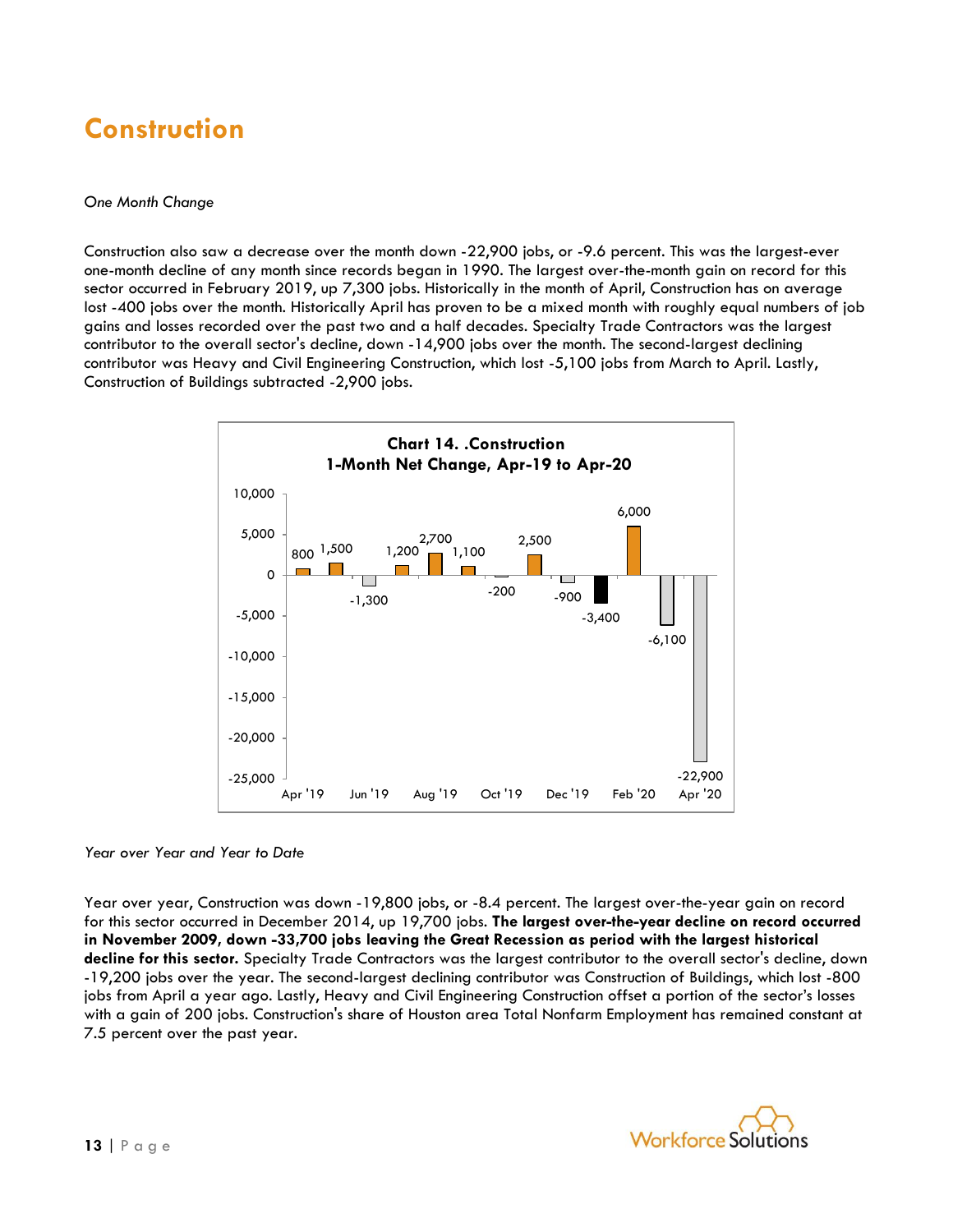

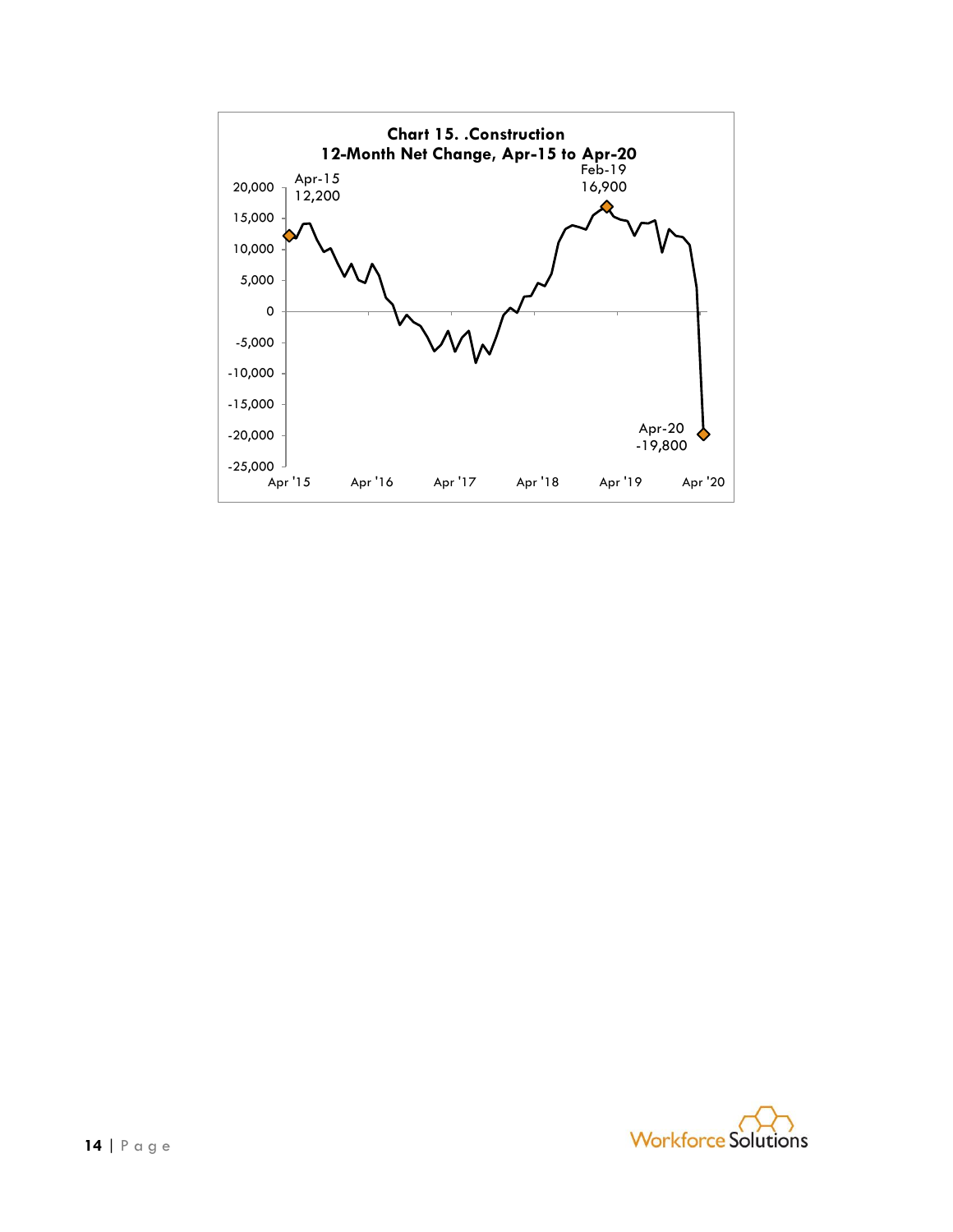### **Other Services**

#### *One Month Change*

Other Services also saw a decrease over the month down -20,400 jobs, or -16.9 percent. This was the largest-ever one-month decline of any month since records began in 1990. The largest over-the-month gain on record for this sector occurred in June 2006, up 4,900 jobs. The largest one-month decline on record occurred in April 2020, down -20,400 jobs. Historically in the month of April, Other Services has on average added 1,600 jobs over the month.



*Year over Year and Year to Date*

Year over year, Other Services was down -15,600 jobs, or -13.5 percent. This was the largest-ever year-overyear decline since records began in 1990. Currently, this sector is the third-fastest declining in percentage terms in the Houston area. The largest over-the-year gain on record for this sector occurred in March 2020, up 5,900 jobs. Other Services's share of Houston area Total Nonfarm Employment has fallen from 3.7 percent to 3.5 percent over the past year.

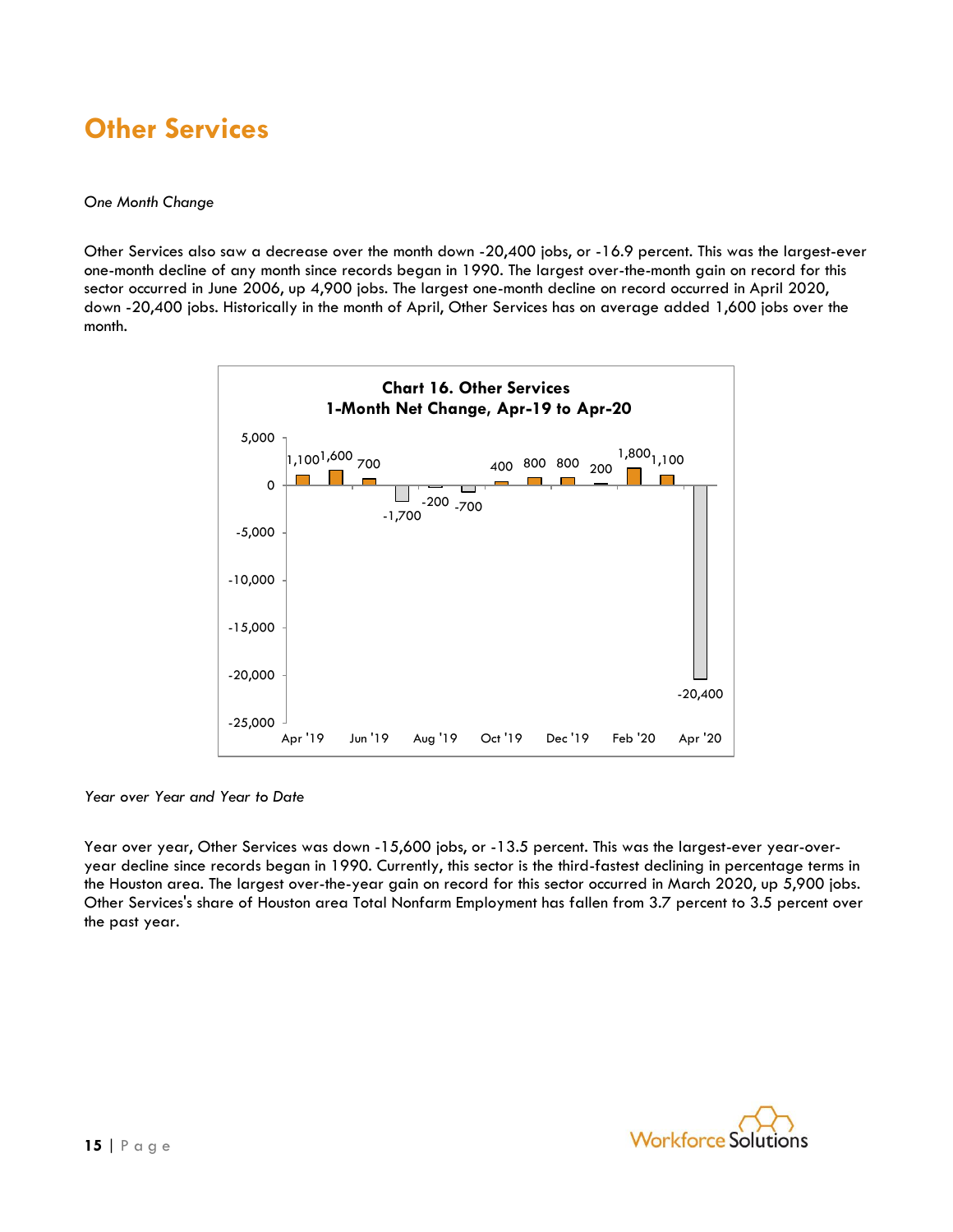

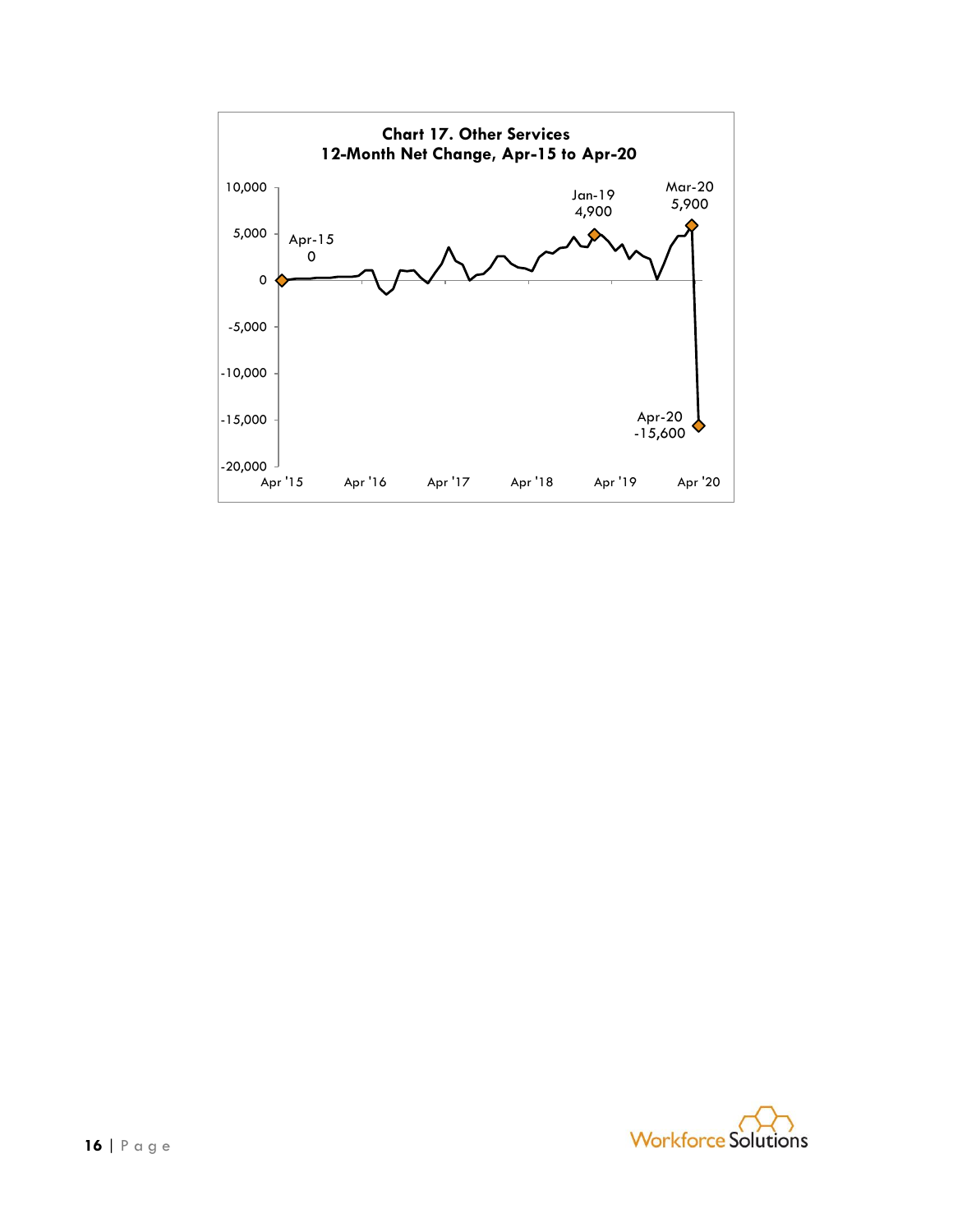### **Government**

#### *One Month Change*

Government also saw a decrease over the month down -12,600 jobs, or -2.9 percent. This was the largest-ever one-month decline of any month since records began in 1990. The largest over-the-month gain on record for this sector occurred in September 2013, up 22,500 jobs. Historically in the month of April, Government has on average added 800 jobs over the month. Local Government, reflecting falling sale tax revenues and near-term budgetary concerns was the largest contributor to the overall sector's decline, down -10,399 jobs over the month. The secondlargest declining contributor was State Government, which lost -2,500 jobs from March to April. Lastly, Federal Government offset a portion of the sector's losses with a gain of 300 jobs.



#### *Year over Year and Year to Date*

Year over year, Government was down -2,500 jobs, or -0.6 percent. The largest over-the-year gain on record for this sector occurred in May 2010, up 19,100 jobs. The largest over-the-year decline on record occurred in January 2012, down -17,100 jobs. Local Government was the largest contributor to the overall sector's decline, down - 3,600 jobs over the year. One component industry that provided a partial offset was State Government, which gained 100 jobs from April a year ago. Lastly, Federal Government offset a portion of the sector's losses with a gain of 1,000 jobs. Government's share of Houston area Total Nonfarm Employment has risen from 13.3 percent to 14.5 percent over the past year.

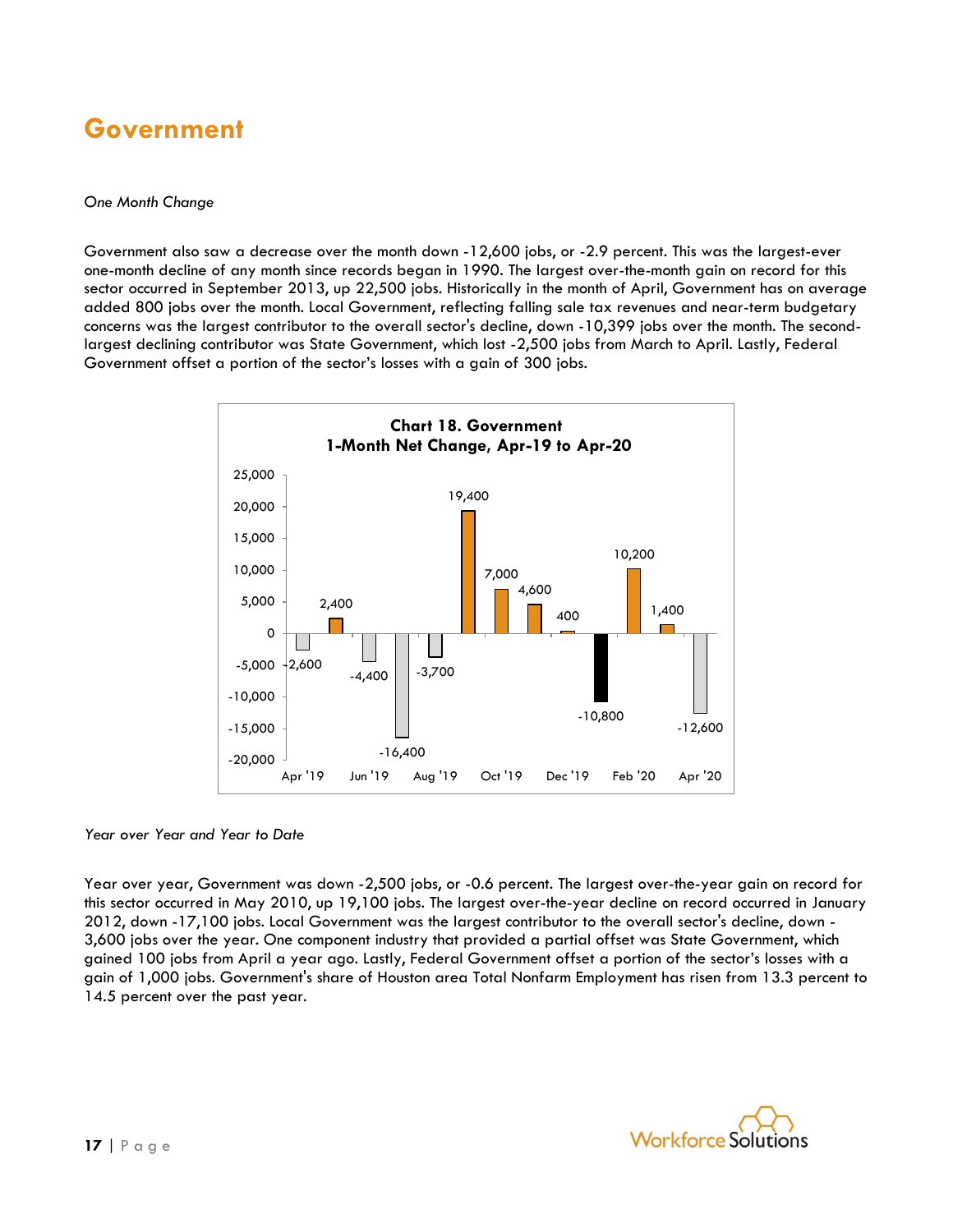

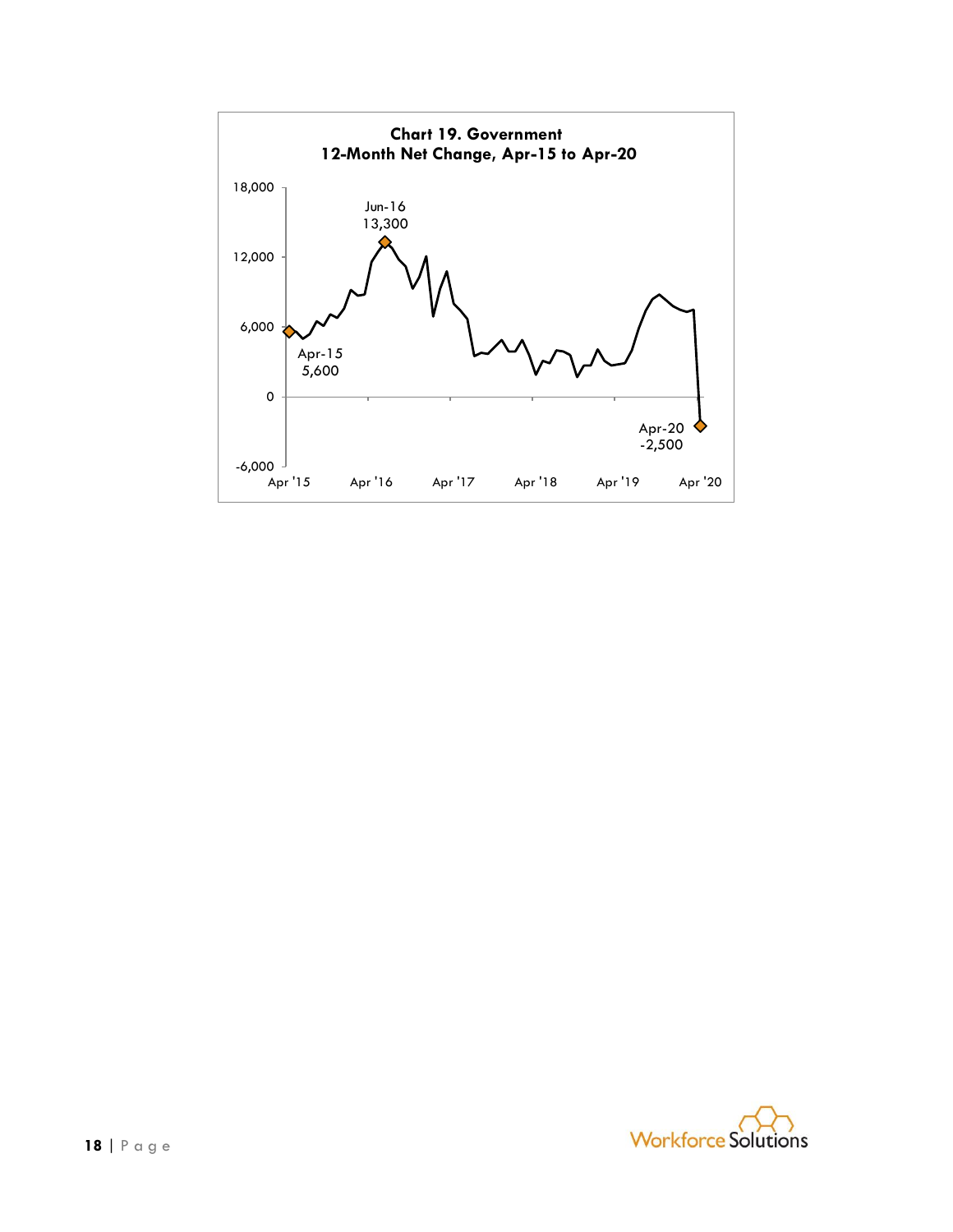### **Manufacturing**

#### *One Month Change*

Manufacturing also saw a decrease over the month down -11,700 jobs, or -5.1 percent. This was the largest-ever one-month decline of any month since records began in 1990. The largest over-the-month gain on record for this sector occurred in June 1990, up 3,200 jobs. The largest one-month decline on record occurred in April 2020, down -11,700 jobs. Historically in the month of April, Manufacturing has on average lost -300 jobs over the month, which indicates that this month's losses are substantially below the long-term average. Non-Durable Goods was the largest contributor to the overall sector's decline, down -6,000 jobs over the month. The second-largest declining contributor was Durable Goods, which lost -5,700 jobs from March to April.



*Year over Year and Year to Date*

Year over year, Manufacturing was down -17,300 jobs, or -7.3 percent. The largest over-the-year gain on record for this sector occurred in June 2012, up 17,700 jobs. **The largest over-the-year decline on record occurred in November 2009, down -28,800 jobs, also during the Great Recession.** Durable Goods was the largest contributor to the overall sector's decline, down -9,100 jobs over the year. The second-largest declining contributor was Non-Durable Goods, which lost -8,200 jobs from April a year ago. Manufacturing's share of Houston area Total Nonfarm Employment has remained constant at 7.5 percent over the past year.

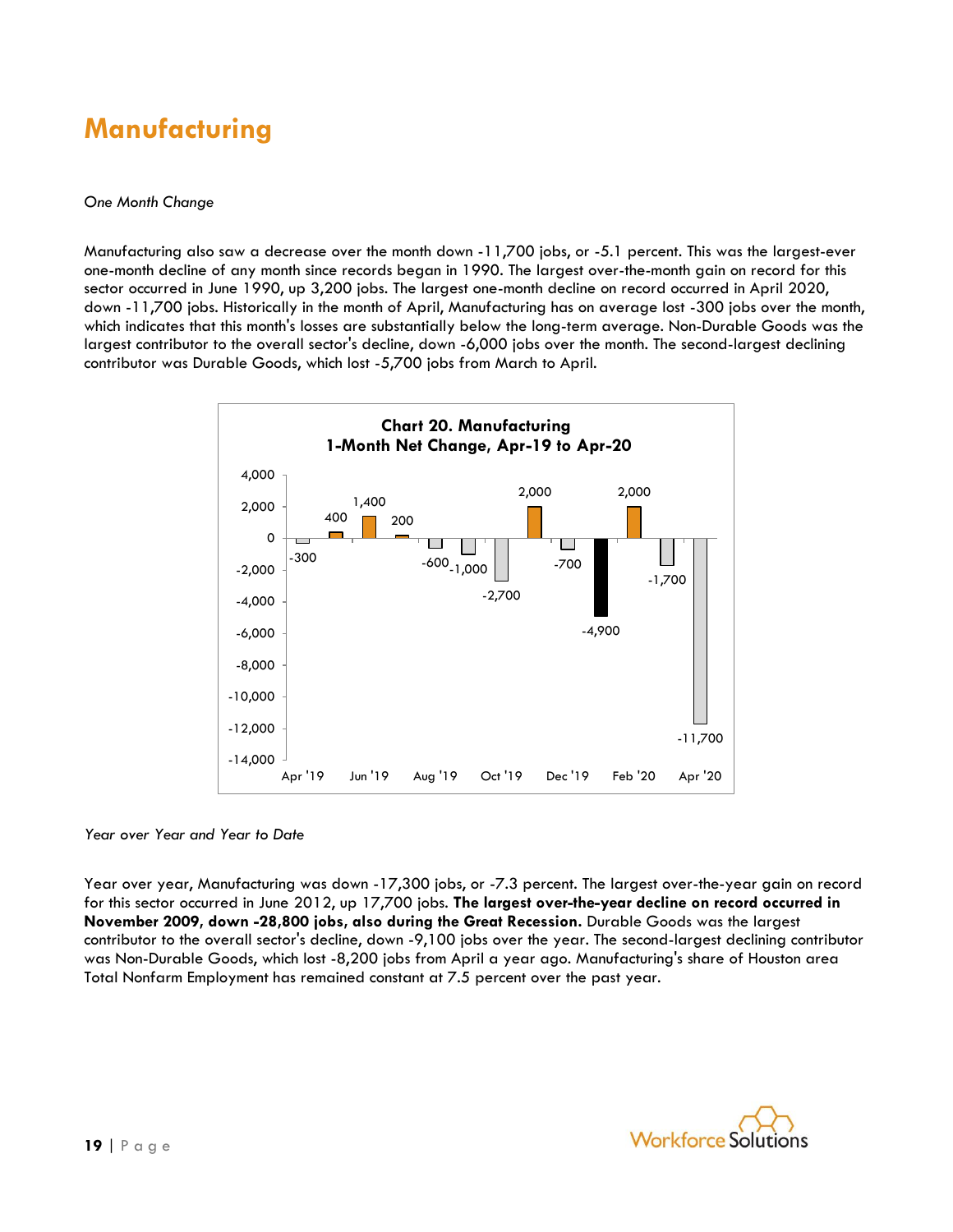

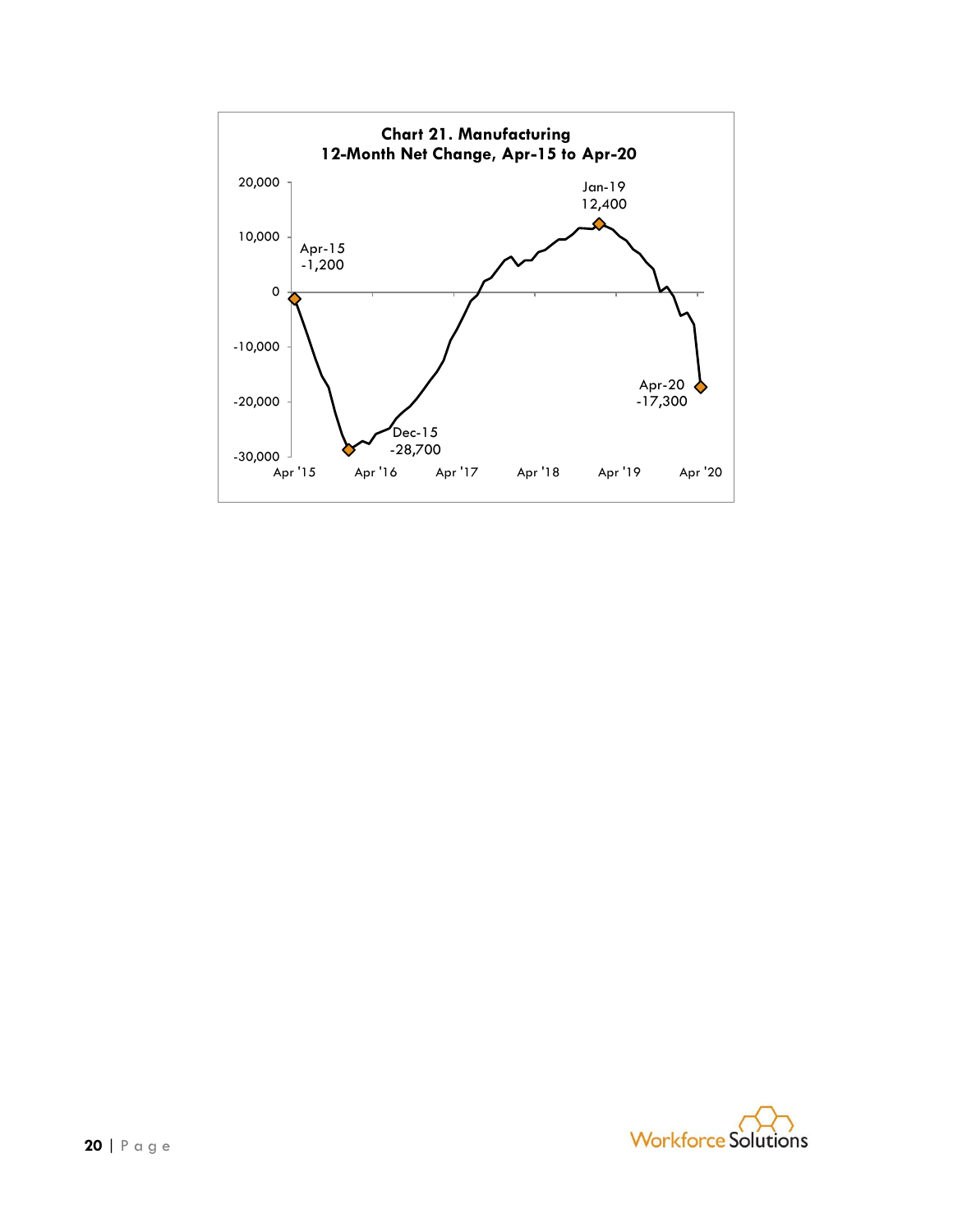### **Mining and Logging**

#### *One Month Change*

Mining and Logging also saw a decrease over the month down -8,700 jobs, or -11.6 percent. This was the largestever one-month decline of any month since records began in 1990. The largest over-the-month gain on record for this sector occurred in June 2011, up 2,800 jobs. Historically in the month of April, Mining and Logging has seen virtually no change over the month. Support Activities for Mining was the largest contributor to the overall sector's decline, down -5,900 jobs over the month. The second-largest declining contributor was Oil and Gas Extraction, which lost -3,100 jobs from March to April. Lastly, Other Mining and Logging Undefined\* offset a portion of the sector's losses with a gain of 300 jobs.



*Year over Year and Year to Date*

Year over year, Mining and Logging was down -14,200 jobs, or -17.6 percent. The largest over-the-year gain on record for this sector occurred in December 2011, up 11,900 jobs. **The largest over-the-year decline on record occurred in December 2015, down -21,800 jobs during the depth of the 'Shale Bust' of 2015-2016.** Support Activities for Mining was the largest contributor to the overall sector's decline, down -10,500 jobs over the year. The second-largest declining contributor was Oil and Gas Extraction, which lost -3,900 jobs from April a year ago. Lastly, Other Mining and Logging Undefined\* offset a portion of the sector's losses with a gain of 200 jobs. Mining and Logging's share of Houston area Total Nonfarm Employment has fallen from 2.6 percent to 2.3 percent over the past year.

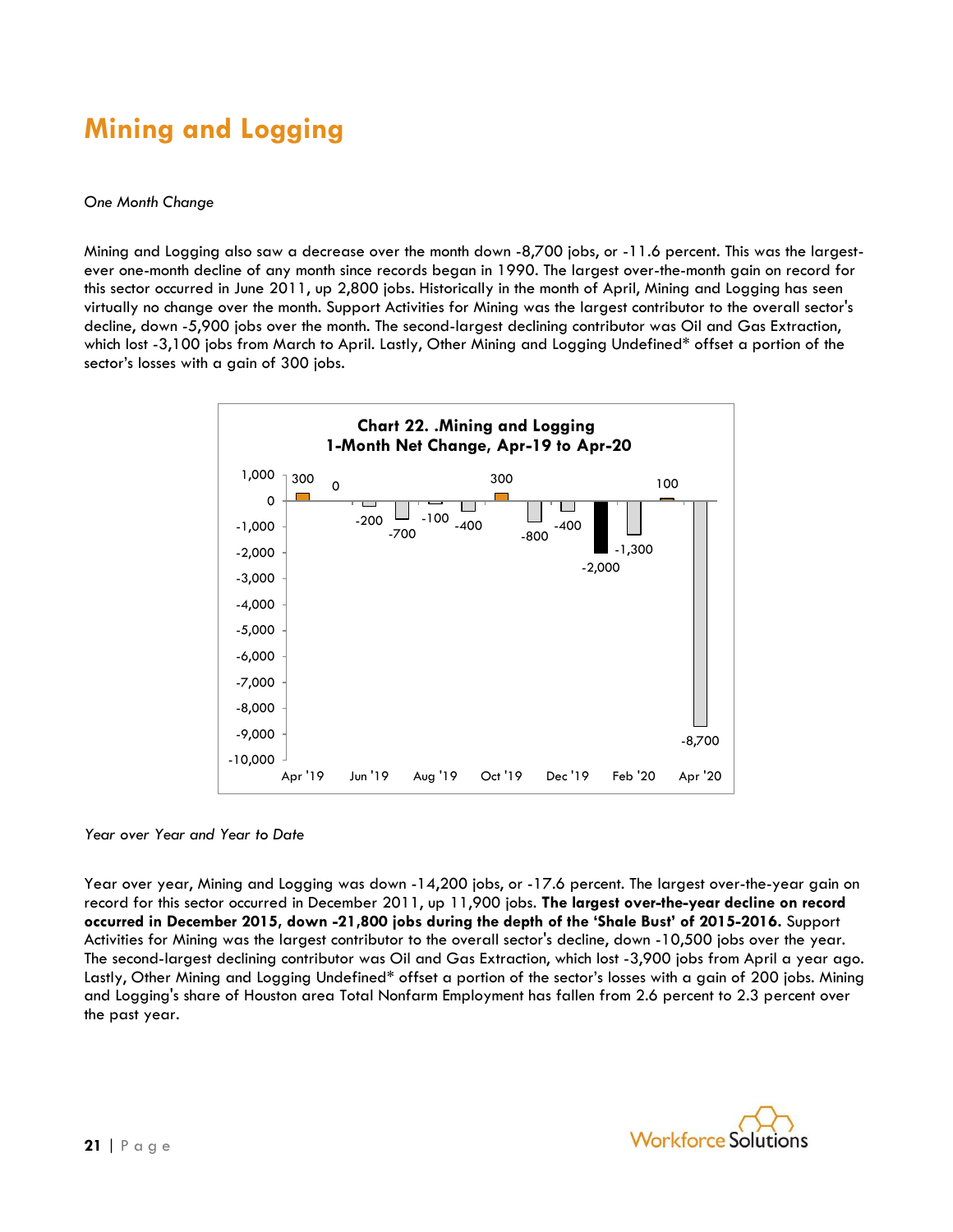

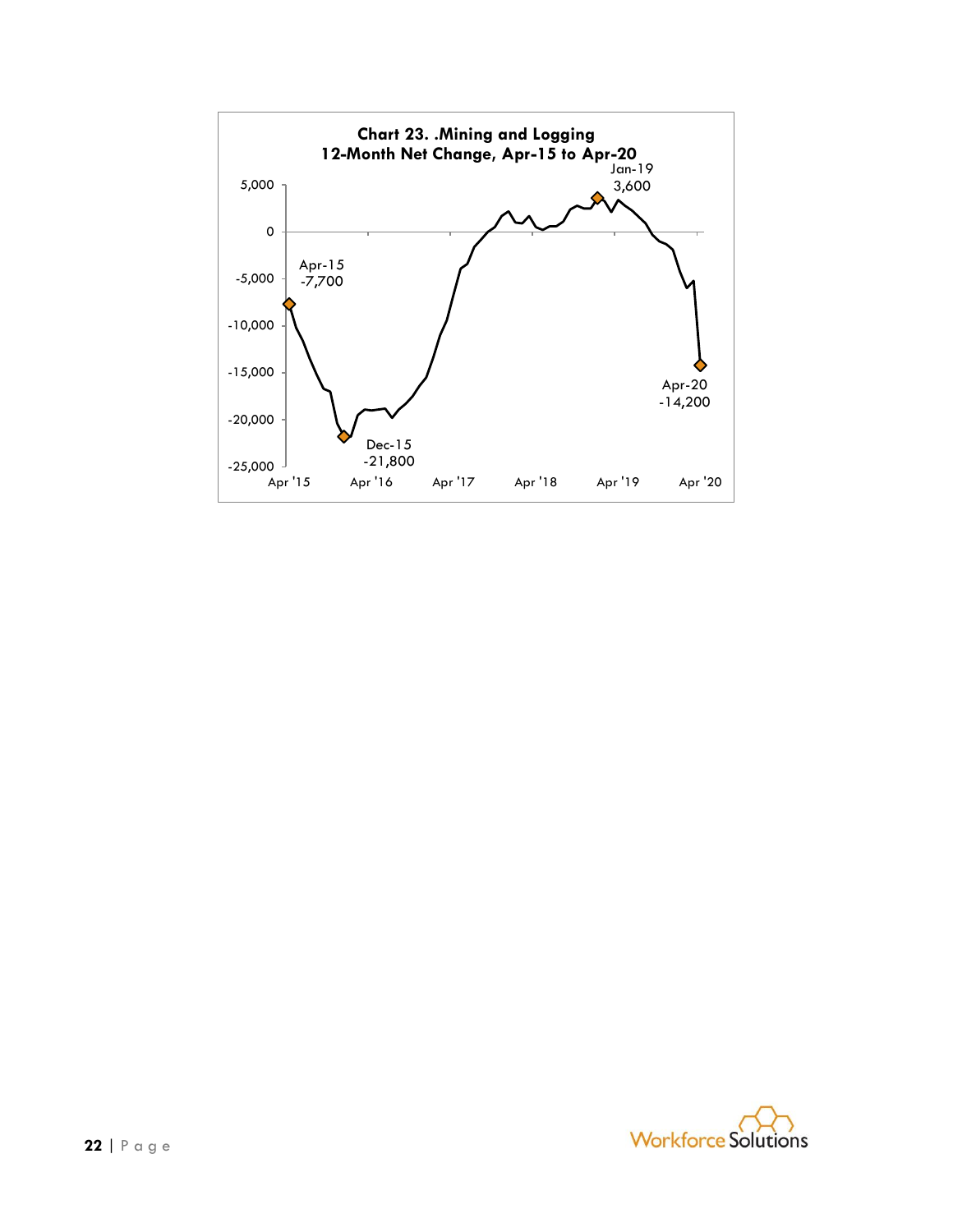### **Financial Activities**

#### *One Month Change*

Financial Activities also saw a decrease over the month down -5,200 jobs, or -3.1 percent. This was the largestever one-month decline of any month since records began in 1990. The largest over-the-month gain on record for this sector occurred in October 2017, up 2,000 jobs. Historically in the month of April, Financial Activities has on average added 300 jobs over the month. Real Estate and Rental and Leasing was the largest contributor to the overall sector's decline, down -4,300 jobs over the month. The second-largest declining contributor was Finance and Insurance, which lost -900 jobs from March to April.



#### *Year over Year and Year to Date*

Year over year, Financial Activities was down -3,000 jobs, or -1.8 percent. **The largest over-the-year gain on record for this sector occurred in September 1998, up 9,000 jobs. The largest over-the-year decline on record occurred in August 2009, down -6,300 jobs again during the Great Recession.** Real Estate and Rental and Leasing was the largest contributor to the overall sector's decline, down -2,900 jobs over the year. The secondlargest declining contributor was Finance and Insurance, which lost -100 jobs from April a year ago. Financial Activities's share of Houston area Total Nonfarm Employment has risen from 5.3 percent to 5.7 percent over the past year.

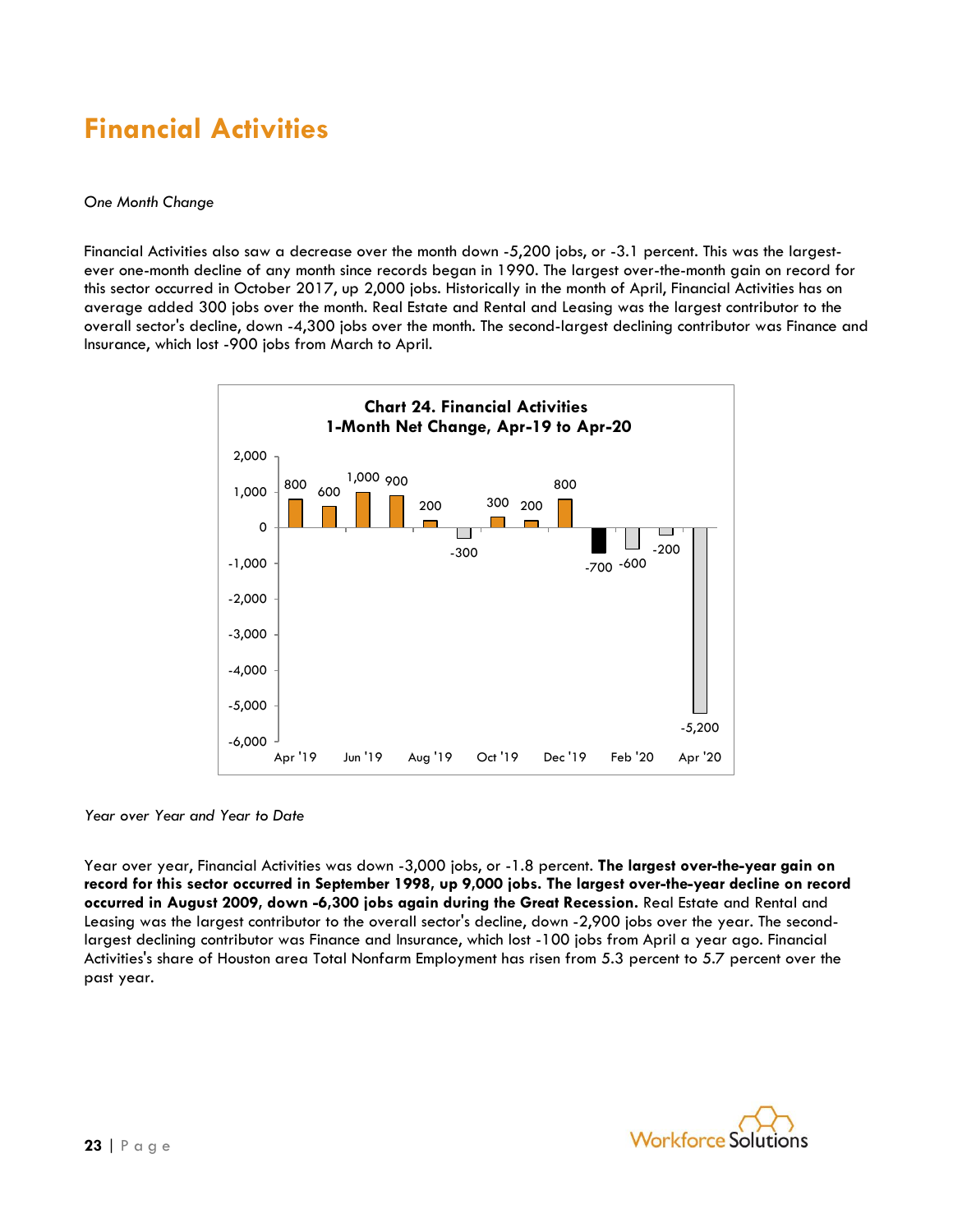

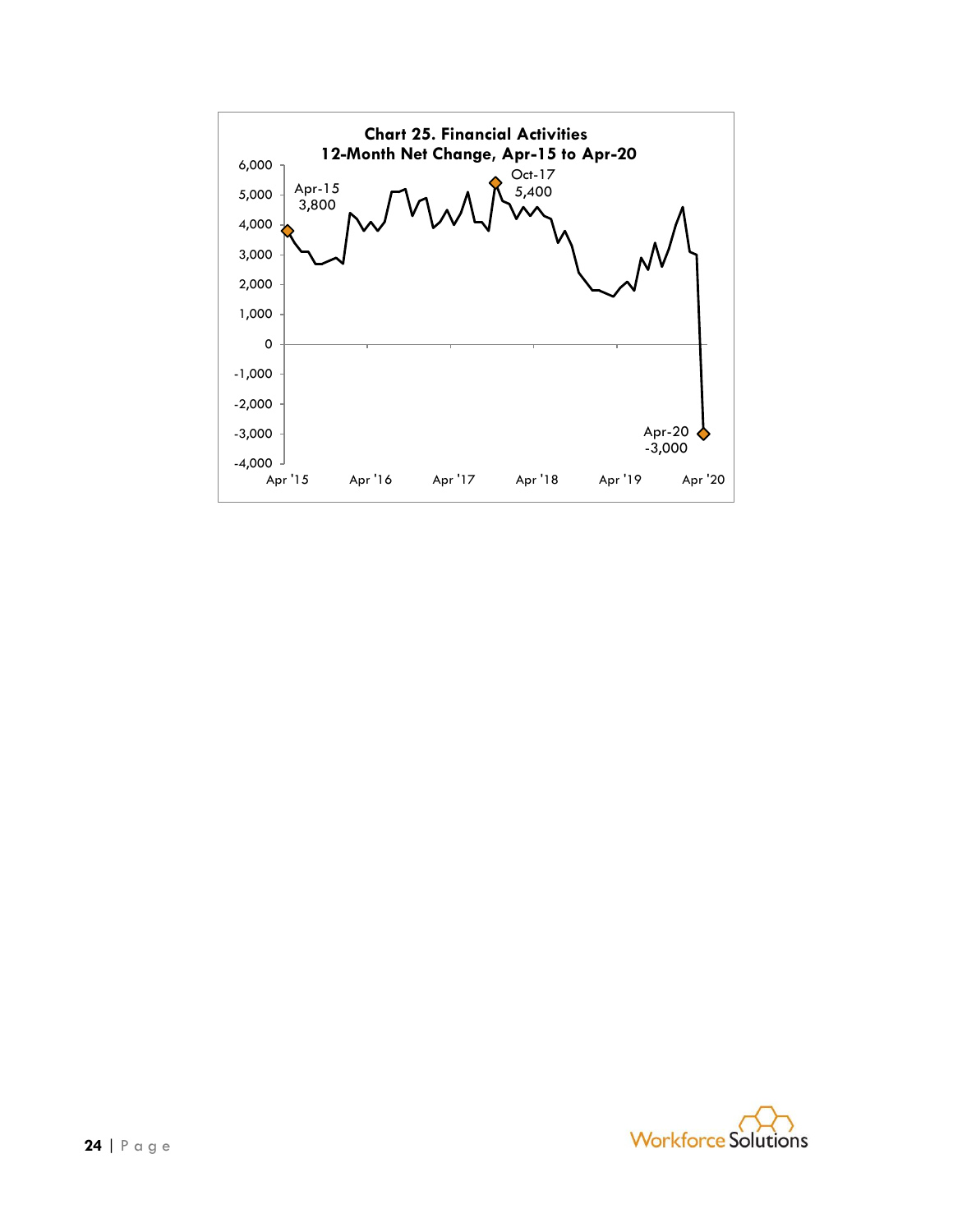### **Information**

#### *One Month Change*

Information also saw a decrease over the month down -2,600 jobs, or -8.0 percent. This was the largest-ever onemonth decline of any month since records began in 1990. The largest over-the-month gain on record for this sector occurred in July 1994, up 1,500 jobs. Historically in the month of April, Information has on average lost -60 jobs over the month.



*Year over Year and Year to Date*

Year over year, Information was down -2,400 jobs, or -7.4 percent. The largest over-the-year gain on record for this sector occurred in September 1997, up 4,600 jobs. **The largest over-the-year decline on record occurred in April 2002, down -7,000 jobs in the wake of the DotCom bust of the early 2000s**. The absolute number of jobs in this sector most recently peaked in July2016 at 33,100 before reaching a low of 31,200 in October2017. Since that time, employment levels have risen by -1,100, which implies that 57.9 percent of the -1,900 jobs lost in this sector have been recovered to date. Information's share of Houston area Total Nonfarm Employment has remained constant at 1.0 percent over the past year.

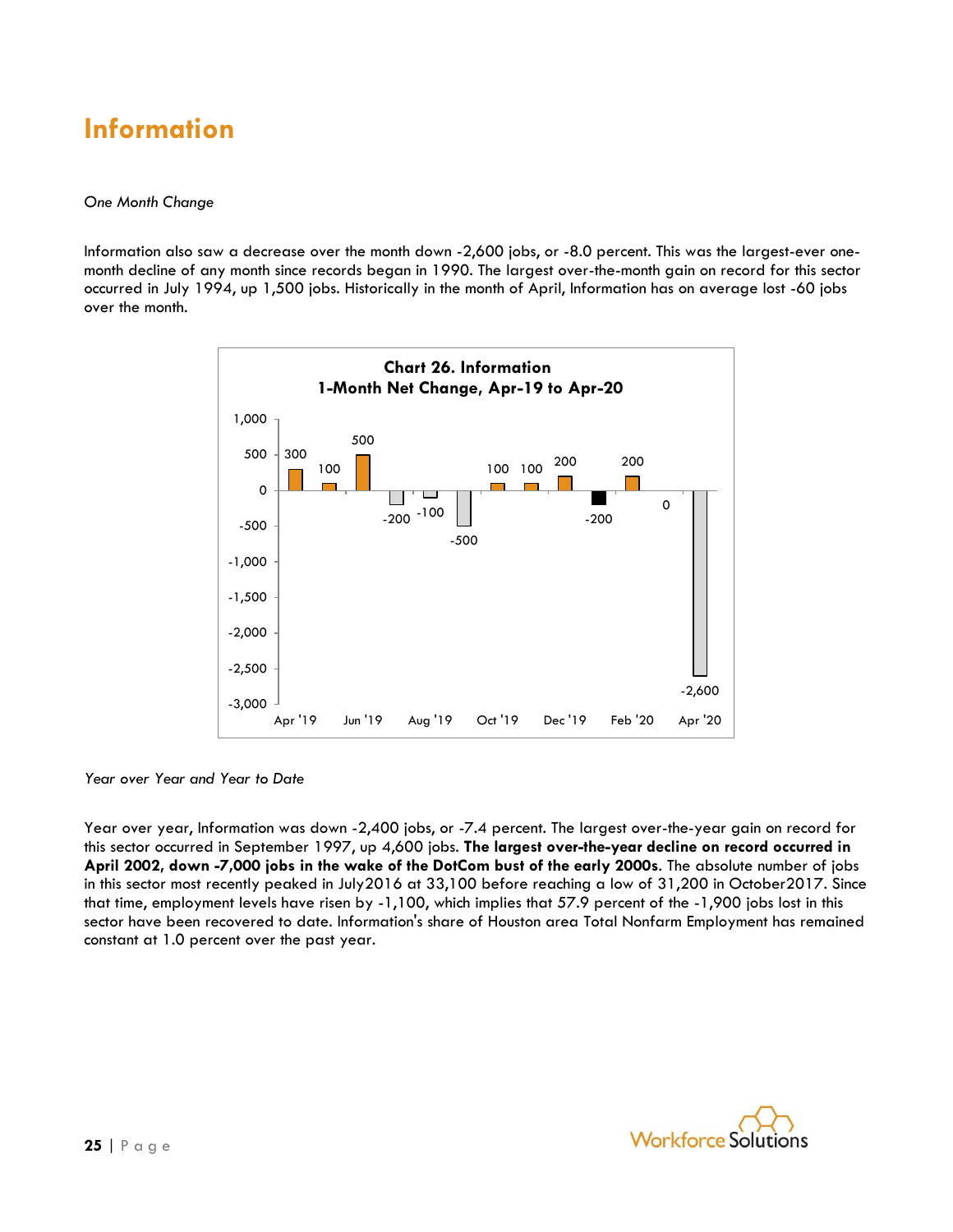

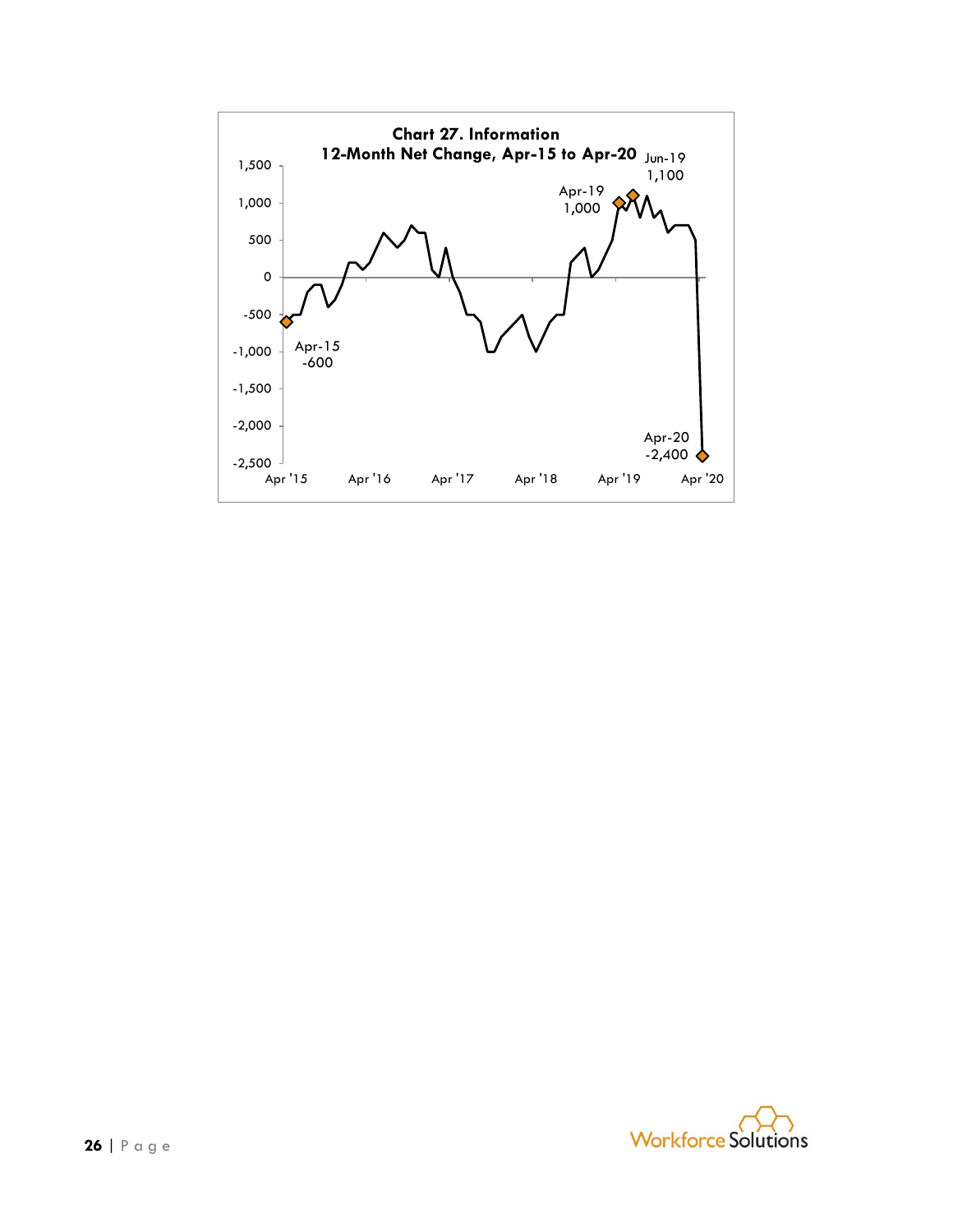### **UNEMPLOYMENT RATES**

### **Not-Seasonally Adjusted**

The Houston MSA (not-seasonally-adjusted) unemployment rate stood at 14.2 percent in April, up from March's 5.5 percent and up from 3.3 percent a year ago. This was above the statewide rate of 13.0 percent and below the national rate of 14.4 percent. **Furthermore, this surpassed the previous all-time high of 8.7 percent registered in January 2010.** 452,336 individuals were unemployed in Houston in April, up from March's 190,369 and up from 110,554 in April 2019.



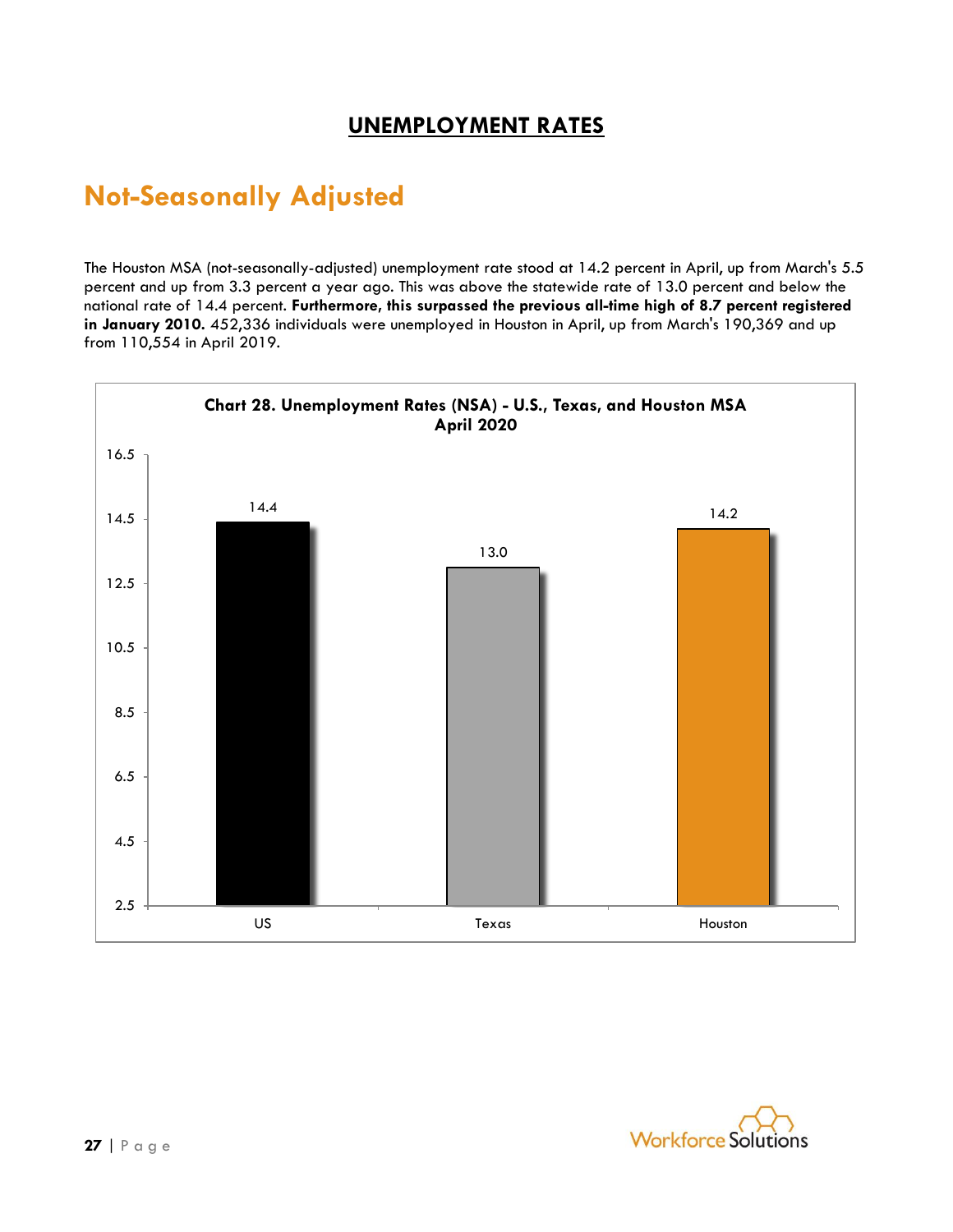

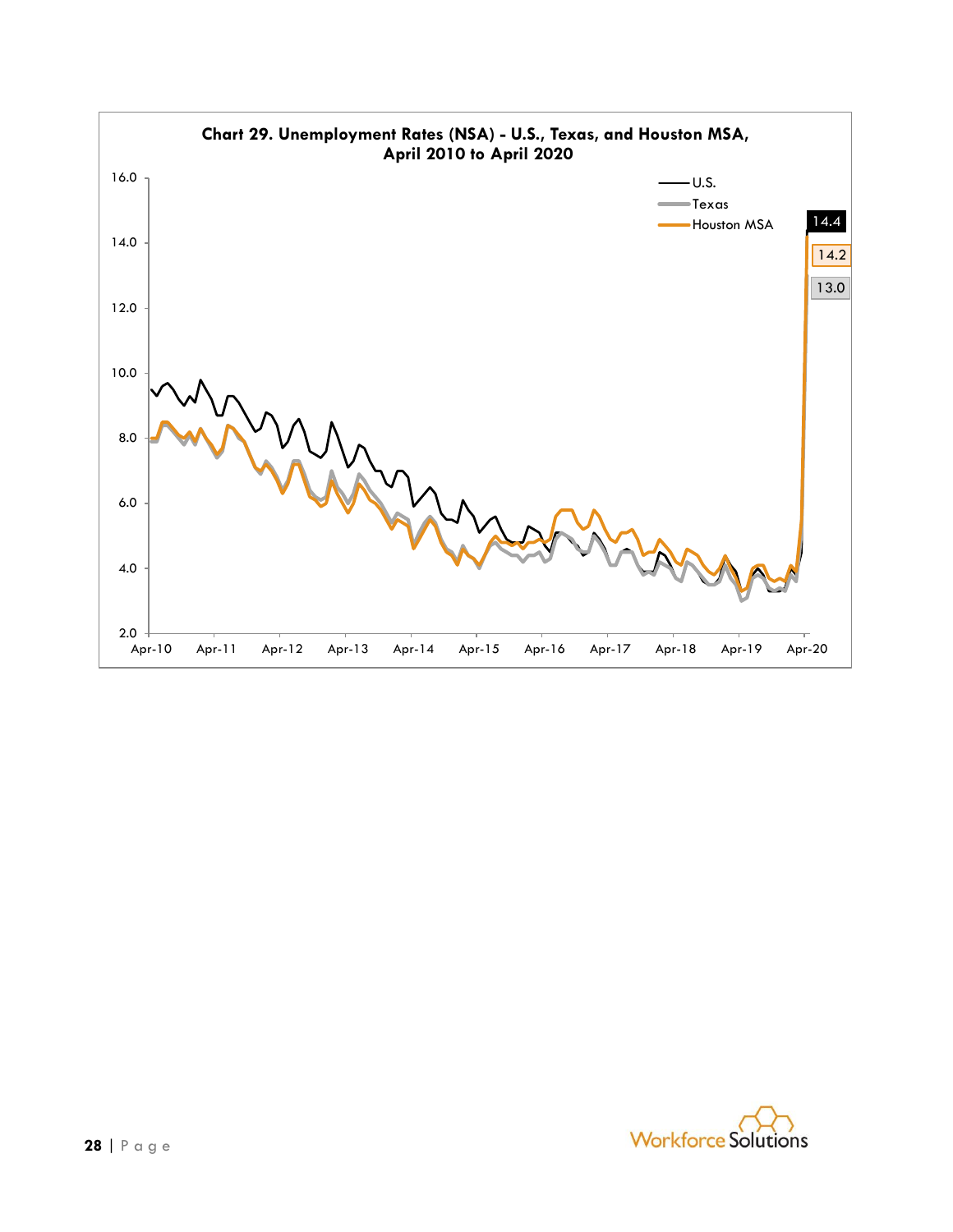## **Seasonally Adjusted**

The Houston MSA (seasonally-adjusted) unemployment rate stood at 5.2 percent in March, up from February's 3.8 percent and up from 4.1 percent a year ago. This was slightly above the statewide rate of 5.1 percent and above the national rate of 4.4 percent. 179,595 individuals were unemployed in Houston in March, up from February's 131,552 and up from 139,820 in March 2019. Note that seasonally-adjusted figures for the Houston MSA are not available for the period of the current reference month, e.g. April.



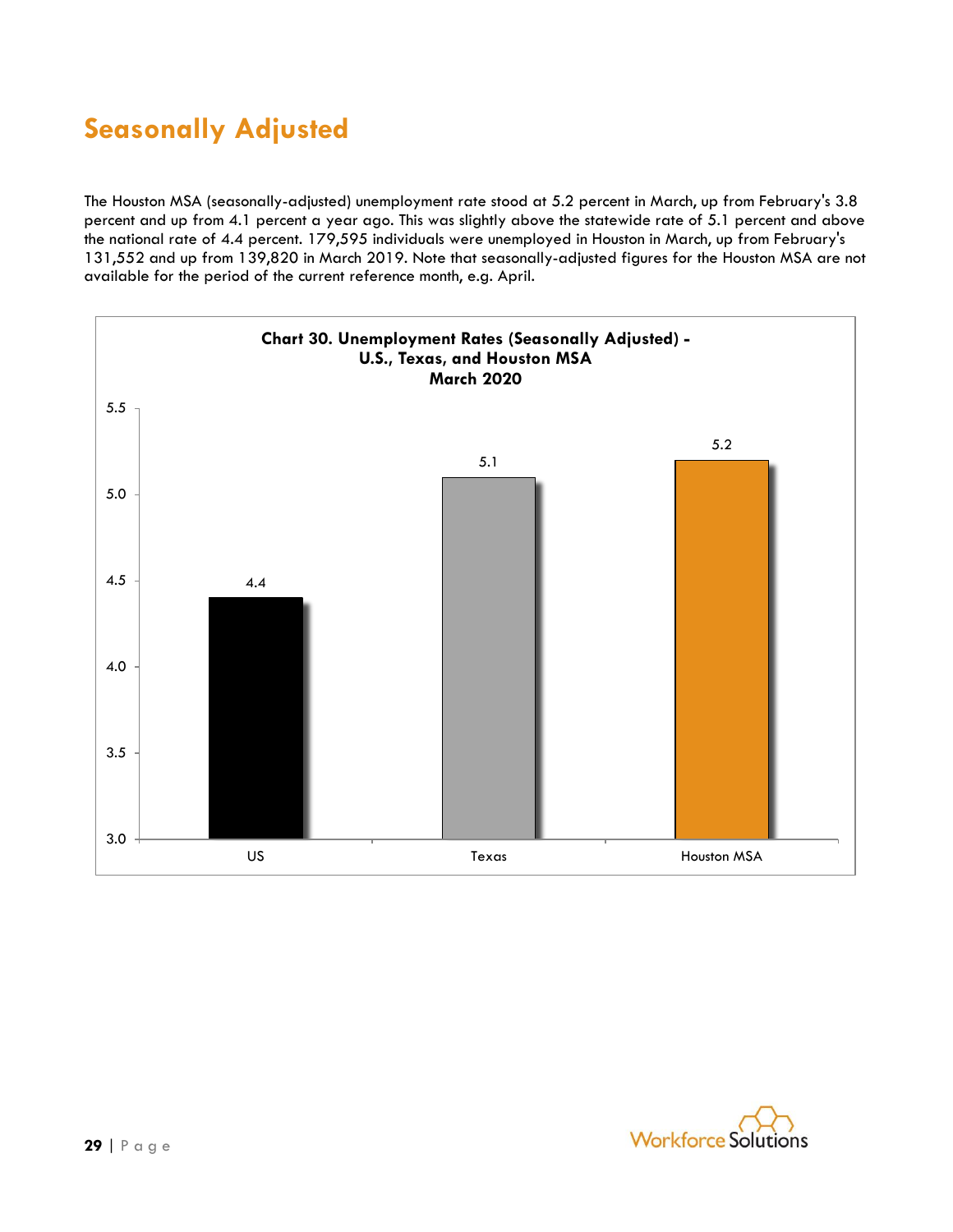

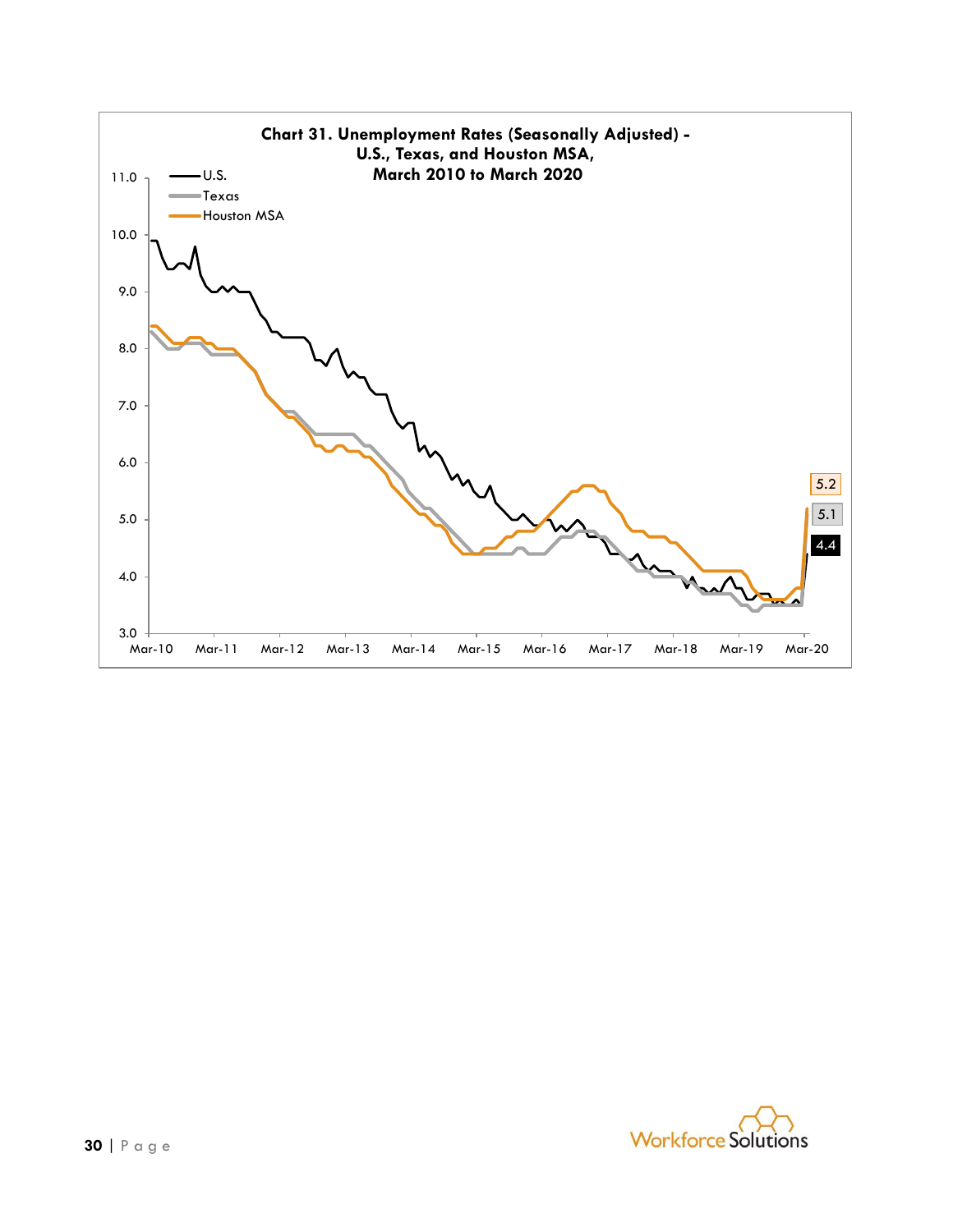| <b>NAICS Industry</b>                                 | <b>Mar-20</b> | <b>Feb-20</b> | <b>Mar-19</b> | Monthly    | Monthly % | Yearly     | Yearly % |
|-------------------------------------------------------|---------------|---------------|---------------|------------|-----------|------------|----------|
| <b>Total Nonfarm</b>                                  | 2,873,800     | 3,185,900     | 3,139,500     | $-312,100$ | $-9.8%$   | $-265,700$ | $-8.5%$  |
| <b>Total Private</b>                                  | 2,458,800     | 2,758,300     | 2,722,000     | $-299,500$ | $-10.9%$  | $-263,200$ | $-9.7%$  |
| Goods Producing                                       | 500,400       | 543,700       | 551,700       | $-43,300$  | $-8.0\%$  | $-51,300$  | $-9.3%$  |
| .Mining and Logging                                   | 66,600        | 75,300        | 80,800        | $-8,700$   | $-11.6%$  | $-14,200$  | $-17.6%$ |
| Oil and Gas Extraction                                | 33,300        | 36,400        | 37,200        | $-3,100$   | $-8.5%$   | $-3,900$   | $-10.5%$ |
| Support Activities for Mining                         | 31,600        | 37,500        | 42,100        | $-5,900$   | $-15.7%$  | $-10,500$  | $-24.9%$ |
| .Construction                                         | 215,200       | 238,100       | 235,000       | $-22,900$  | $-9.6%$   | $-19,800$  | $-8.4%$  |
| Construction of Buildings                             | 56,800        | 59,700        | 57,600        | $-2,900$   | $-4.9%$   | $-800$     | $-1.4%$  |
| Heavy and Civil Engineering Construction              | 60,700        | 65,800        | 60,500        | $-5,100$   | $-7.8%$   | 200        | 0.3%     |
| Specialty Trade Contractors                           | 97,700        | 112,600       | 116,900       | $-14,900$  | $-13.2%$  | $-19,200$  | $-16.4%$ |
| .Manufacturing                                        | 218,600       | 230,300       | 235,900       | $-11,700$  | $-5.1%$   | $-17,300$  | $-7.3%$  |
| Durable Goods                                         | 141,600       | 147,300       | 150,700       | $-5,700$   | $-3.9%$   | $-9,100$   | $-6.0\%$ |
| Fabricated Metal Product Manufacturing                | 50,800        | 51,500        | 55,200        | $-700$     | $-1.4%$   | $-4,400$   | $-8.0\%$ |
| Machinery Manufacturing                               | 45,100        | 48,500        | 46,800        | $-3,400$   | $-7.0%$   | $-1,700$   | $-3.6%$  |
| Agriculture, Construction, and Mining Machinery Mfg.  | 27,200        | 29,700        | 29,600        | $-2,500$   | $-8.4%$   | $-2,400$   | $-8.1%$  |
| Computer and Electronic Product Manufacturing         | 13,500        | 13,600        | 13,200        | $-100$     | $-0.7%$   | 300        | 2.3%     |
| "Non-Durable Goods                                    | 77,000        | 83,000        | 85,200        | $-6,000$   | $-7.2%$   | $-8,200$   | $-9.6%$  |
| Petroleum and Coal Products Manufacturing             | 9,800         | 10,600        | 10,100        | $-800$     | $-7.5%$   | $-300$     | $-3.0%$  |
| Chemical Manufacturing                                | 37,200        | 40,400        | 40,100        | $-3,200$   | $-7.9%$   | $-2,900$   | $-7.2%$  |
| Service Providing                                     | 2,373,400     | 2,642,200     | 2,587,800     | $-268,800$ | $-10.2%$  | $-214,400$ | $-8.3%$  |
| Private Service Providing.                            | 1,958,400     | 2,214,600     | 2,170,300     | $-256,200$ | $-11.6%$  | $-211,900$ | $-9.8%$  |
| Trade, Transportation, and Utilities                  | 596,000       | 632,900       | 620,700       | $-36,900$  | $-5.8%$   | $-24,700$  | $-4.0%$  |
| Wholesale Trade                                       | 166,000       | 174,000       | 170,800       | $-8,000$   | $-4.6%$   | $-4,800$   | $-2.8%$  |
| Merchant Wholesalers, Durable Goods                   | 100,100       | 105,900       | 106,700       | $-5,800$   | $-5.5%$   | $-6,600$   | $-6.2%$  |
| Prof. and Commercial Equip. Supplies Wholesalers      | 18,100        | 18,100        | 17,600        | 0          | 0.0%      | 500        | 2.8%     |
| Merchant Wholesalers, Nondurable Goods                | 50,700        | 52,600        | 52,100        | $-1,900$   | $-3.6%$   | $-1,400$   | $-2.7%$  |
| …Retail Trade                                         | 277,400       | 300,600       | 299,600       | $-23,200$  | $-7.7%$   | $-22,200$  | $-7.4%$  |
| Motor Vehicle and Parts Dealers                       | 41,900        | 43,600        | 42,700        | $-1,700$   | $-3.9%$   | $-800$     | $-1.9%$  |
| Bldg. Material and Garden Equip. and Supplies Dealers | 22,300        | 22,400        | 22,500        | $-100$     | $-0.4%$   | $-200$     | $-0.9%$  |
| Food and Beverage Stores                              | 66,500        | 65,900        | 64,900        | 600        | 0.9%      | 1,600      | 2.5%     |
| Health and Personal Care Stores                       | 17,000        | 19,100        | 18,800        | $-2,100$   | $-11.0%$  | $-1,800$   | $-9.6%$  |
| Clothing and Clothing Accessories Stores              | 14,800        | 27,600        | 28,900        | $-12,800$  | $-46.4%$  | $-14,100$  | $-48.8%$ |
| General Merchandise Stores                            | 53,600        | 55,900        | 56,400        | $-2,300$   | $-4.1%$   | $-2,800$   | $-5.0%$  |
| Department Stores                                     | 14,300        | 18,600        | 18,800        | $-4,300$   | $-23.1%$  | $-4,500$   | $-23.9%$ |
| Other General Merchandise Stores                      | 39,300        | 37,300        | 37,600        | 2,000      | 5.4%      | 1,700      | 4.5%     |
| Transportation, Warehousing, and Utilities            | 152,600       | 158,300       | 150,300       | $-5,700$   | $-3.6%$   | 2,300      | 1.5%     |
| …Utilities                                            | 17,200        | 17,200        | 17,100        | O          | 0.0%      | 100        | 0.6%     |
| Air Transportation                                    | 16,500        | 20,000        | 20,200        | $-3,500$   | $-17.5%$  | $-3,700$   | $-18.3%$ |
| Truck Transportation                                  | 27,800        | 28,000        | 28,100        | $-200$     | $-0.7%$   | $-300$     | $-1.1%$  |
| Pipeline Transportation                               | 12,100        | 12,200        | 11,700        | $-100$     | $-0.8%$   | 400        | 3.4%     |
| Information                                           | 30,100        | 32,700        | 32,500        | $-2,600$   | $-8.0\%$  | $-2,400$   | $-7.4%$  |
| Telecommunications                                    | 13,900        | 13,900        | 14,000        | 0          | 0.0%      | $-100$     | $-0.7%$  |
| Financial Activities                                  | 162,100       | 167,300       | 165,100       | $-5,200$   | $-3.1%$   | $-3,000$   | $-1.8%$  |
| Finance and Insurance                                 | 102,700       | 103,600       | 102,800       | $-900$     | $-0.9%$   | $-100$     | $-0.1%$  |
| Credit Intermediation and Related Activities          | 43,700        | 44,000        | 43,900        | $-300$     | $-0.7%$   | $-200$     | $-0.5%$  |
| Depository Credit Intermediation                      | 30,000        | 30,200        | 30,200        | $-200$     | $-0.7%$   | $-200$     | $-0.7%$  |
| Securities, Commodity Contracts, and Fin. Investments | 20,700        | 20,800        | 20,800        | $-100$     | $-0.5%$   | $-100$     | $-0.5%$  |
| Insurance Carriers and Related Activities             | 38,300        | 38,800        | 38,100        | $-500$     | $-1.3%$   | 200        | 0.5%     |
| Real Estate and Rental and Leasing                    | 59,400        | 63,700        | 62,300        | $-4,300$   | $-6.8%$   | $-2,900$   | $-4.7%$  |
| Professional and Business Services                    | 488,800       | 512,600       | 501,900       | $-23,800$  | $-4.6%$   | $-13,100$  | $-2.6%$  |
| Professional, Scientific, and Technical Services      | 240,800       | 248,900       | 238,300       | $-8,100$   | $-3.3%$   | 2,500      | 1.0%     |
| Legal Services                                        | 25,300        | 27,200        | 26,500        | $-1,900$   | $-7.0\%$  | $-1,200$   | $-4.5%$  |